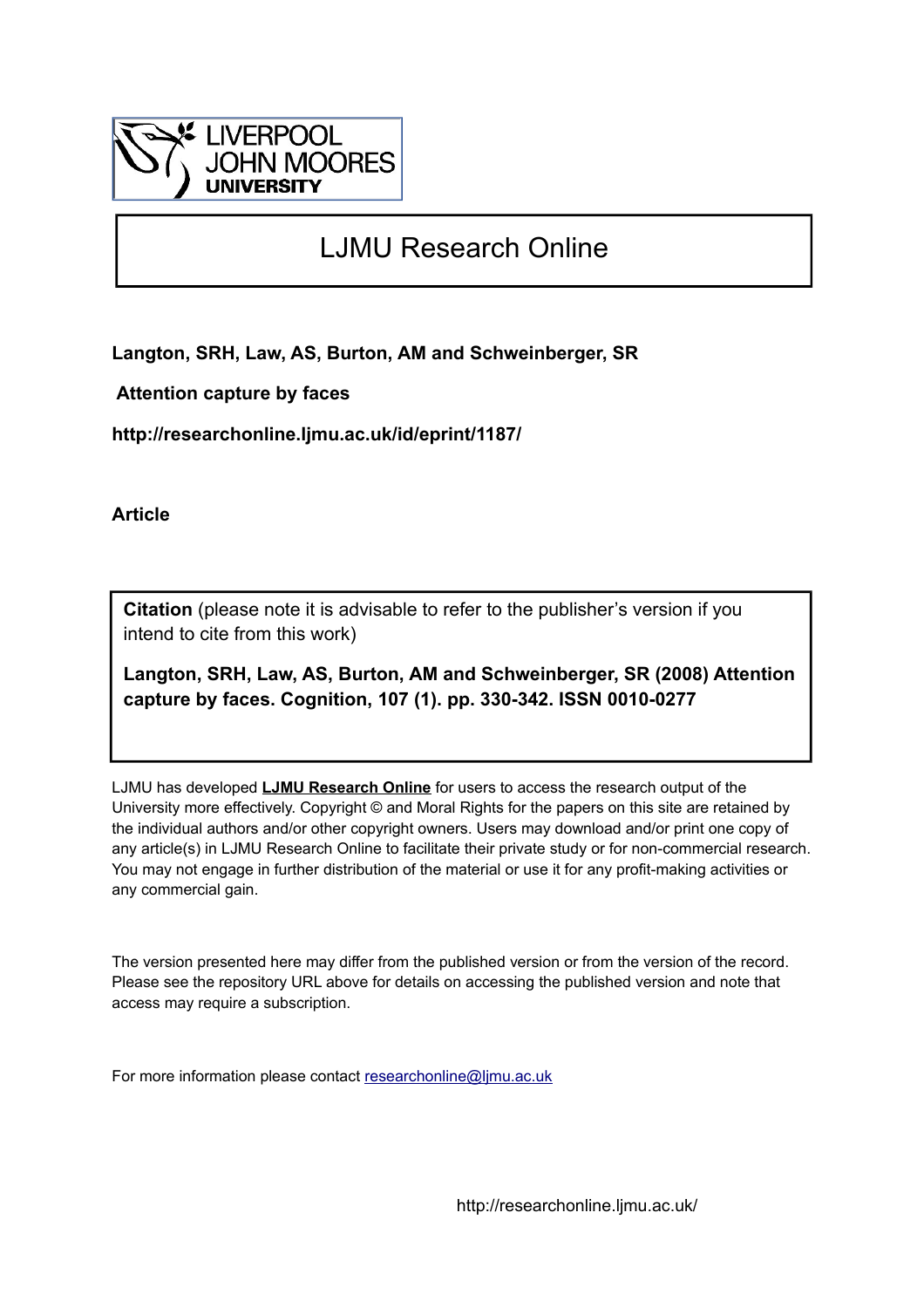# **Attention capture by faces**

Stephen R. H. Langton and Anna S. Law

*Department of Psychology, University of Stirling, UK*

A. Mike Burton

*Department of Psychology, University of Glasgow, UK*

Stefan R. Schweinberger

*Institut für Psychologie, University of Jena, Germany*

Address correspondence to: Dr. Stephen R. H. Langton, Department of Psychology,

University of Stirling, Stirling, FK9 4LA, UK

Email: srhl1@stirling.ac.uk

Phone: (+44) (0)1786 467659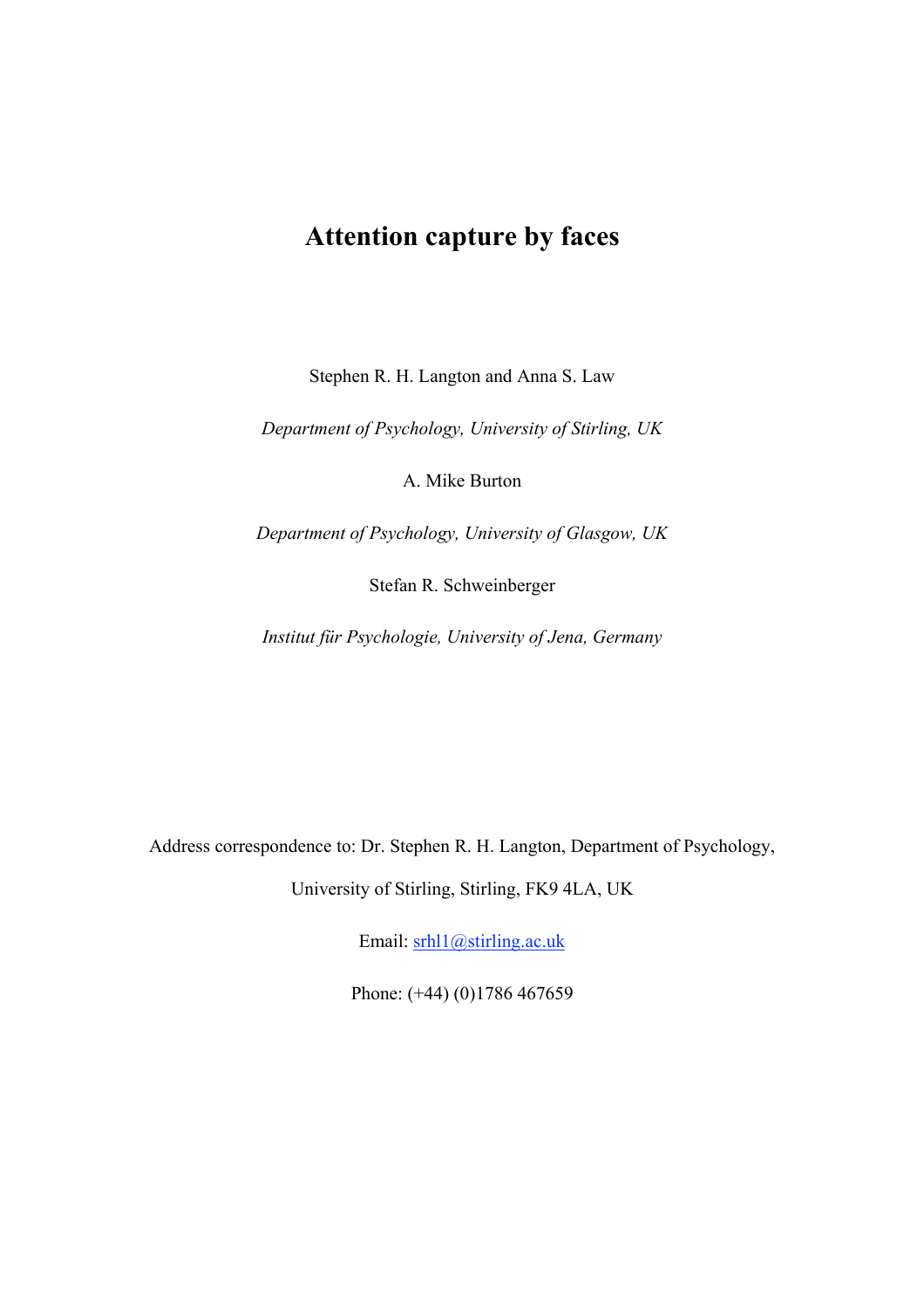#### **Abstract**

We report three experiments that investigate whether faces are capable of capturing attention when in competition with other non-face objects. In Experiment 1a participants took longer to decide that an array of objects contained a butterfly target when a face appeared as one of the distracting items than when the face did not appear in the array. This irrelevant face effect was eliminated when the items in the arrays were inverted in Experiment 1b ruling out an explanation based on some low-level image-based properties of the faces. Experiment 2 replicated and extended the results of Experiment 1a. Irrelevant faces once again interfered with search for butterflies but, when the roles of faces and butterflies were reversed, irrelevant butterflies no longer interfered with search for faces. This suggests that the irrelevant face effect is unlikely to have been caused by the relative novelty of the faces or arises because butterflies and faces were the only animate items in the arrays. We conclude that these experiments offer evidence of a stimulus-driven capture of attention by faces.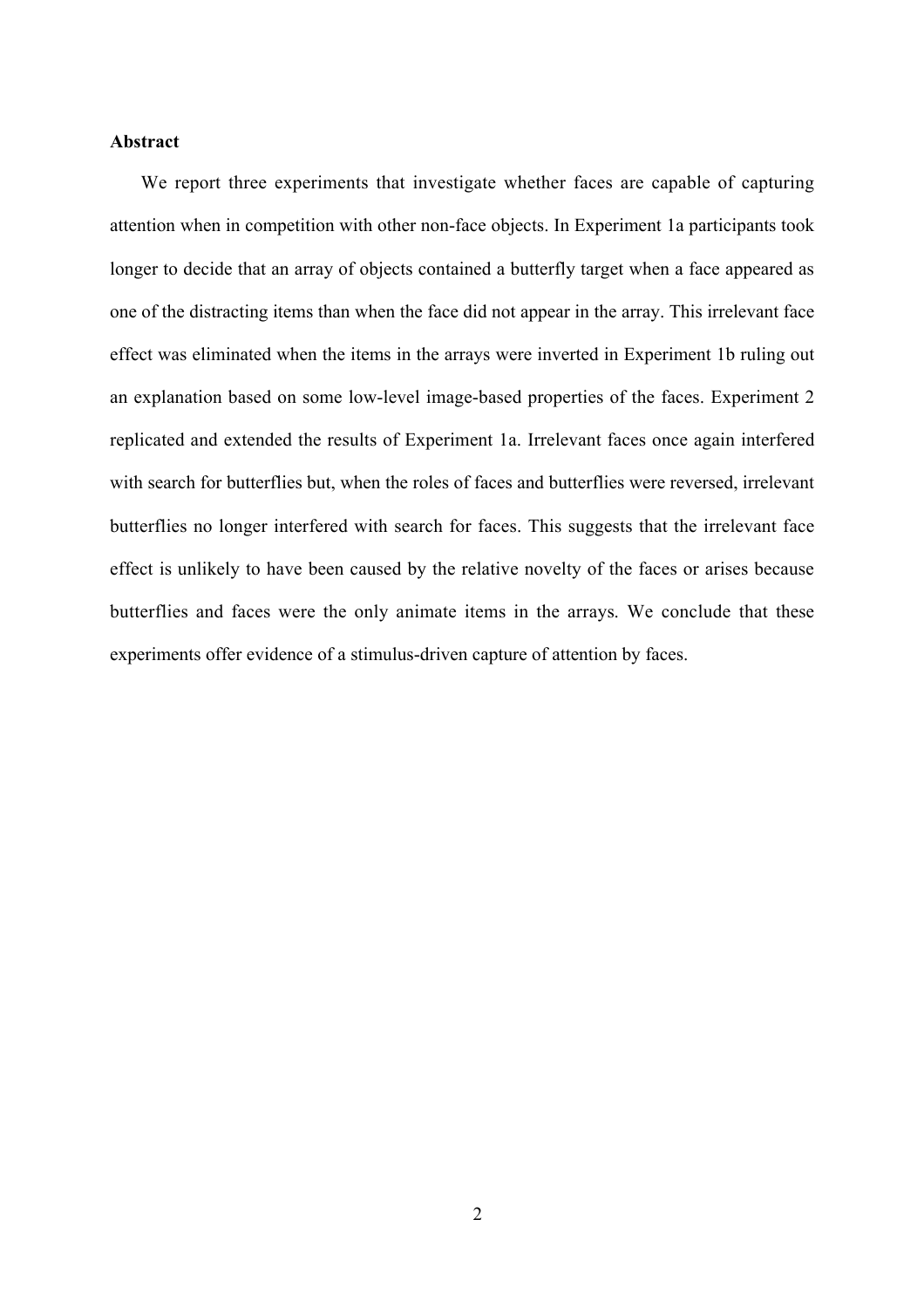#### **1. Introduction**

A typical natural scene contains many objects, few of which may be relevant to an organism's current behavioural goals. In order to know which objects are important each must be identified and its whereabouts in space established. Most contemporary theories of attention maintain that the visual system lacks the capacity to achieve full parallel identification of all items in the visual field. Instead, it is thought that a number of basic visual features can be identified preattentively and that this information is somehow integrated with top-down information to guide attention to locations of interesting objects in the visual field (e.g., Bundesen, 1990; Duncan & Humphreys, 1989; Itti & Koch, 2000; Treisman & Sato, 1990; Wolfe, 1994). There is reasonable agreement that basic features such as colour, orientation, size and direction of movement are capable of preattentive analysis (see Wolfe, 1998, for a review). More complex properties such as 3-D structure (Enns & Rensink, 1991), surfaces (He & Nakayama, 1992), and stereoscopic depth (Nakayama & Silverman, 1986) also seem capable of guiding attention and there is evidence that pre-attentive processes are sensitive to the occlusion of objects (Rensink & Enns, 1998), suggesting that basic shape can be completed simultaneously at various locations across the visual field. However, there is rather less consensus concerning the ability of more complex shapes to guide attention in this bottom-up fashion.

Perhaps because of its biological and social significance, one particular shape – the human face – has been the focus of a good deal of work in this regard. Studies examining whether faces are able to capture attention have, generally speaking, operationalised capture as a performance benefit in a visual search task. In these studies, participants are generally asked to search a display for an upright (usually schematic) face among inverted face distracters. The time to find the target is measured as a function of the number of distracting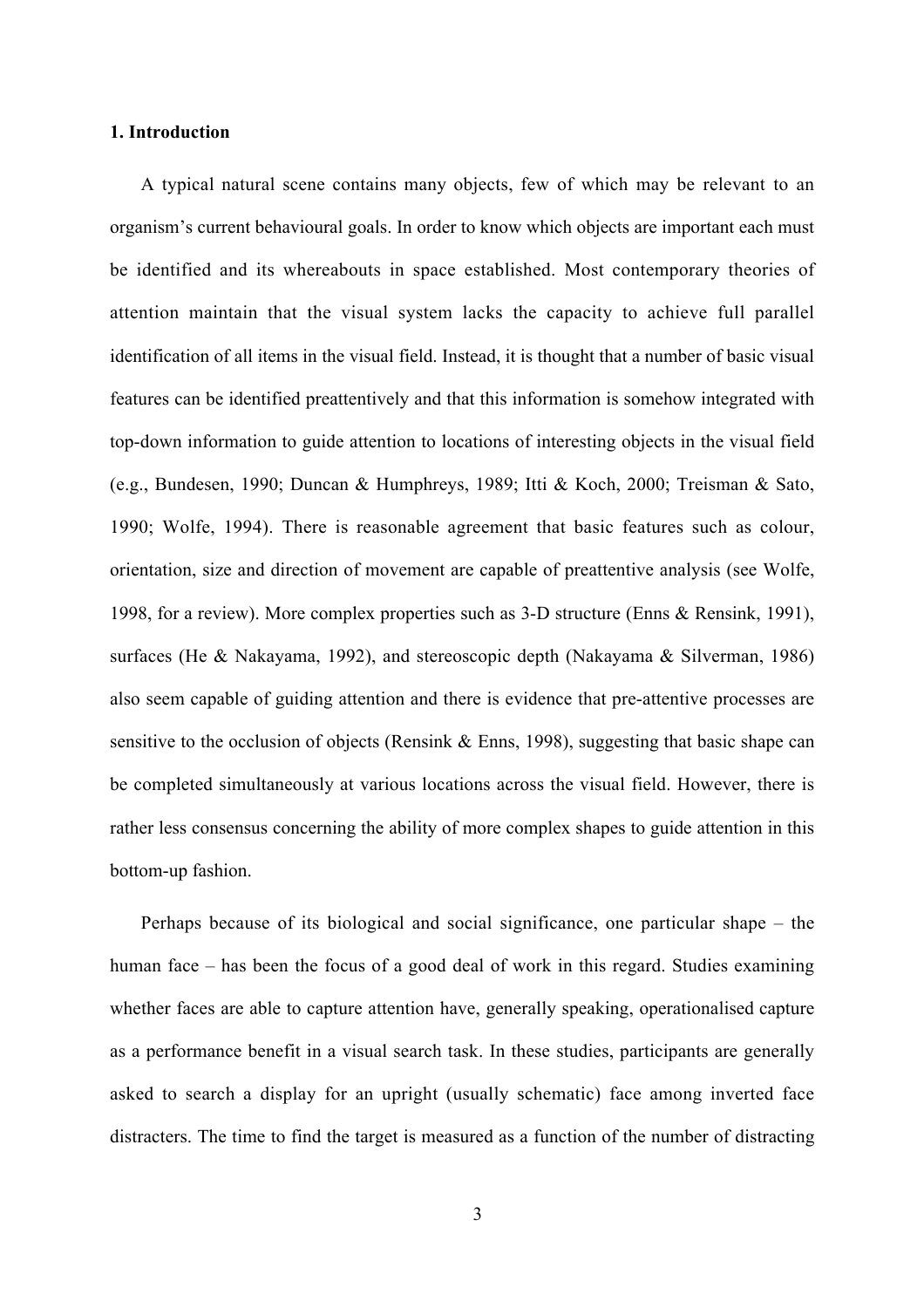elements in the display. The logic is that should a target item summon attention automatically, the number of distracting elements in a display will have a minimal effect on search time. However, the data do not generally support this conclusion (Kuehn & Jolicoeur, 1994; Nothdurft, 1993). When researchers have used other objects as distracters as opposed to inverted faces, the results are more promising (Hershler & Hochstein, 2005; Kuehn & Jolicoeur, 1994, Experiment 3) though controversial (see the exchange between VanRullen, 2006 and Hershler & Hochstein, 2006).

Notwithstanding the equivocal evidence for face capture in visual search, it is debateable whether the method itself is suitable for gauging attention capture. The problem is that the defining attribute of the target (i.e. it being a face) is the same as the reported attribute (i.e. yes, a face is present in the display). Thus it is probable that observers have somehow readied themselves to search for a particular type of target whereas true attention capture should occur in the absence of such readiness. As Yantis (1993) has pointed out, stimulus-driven attention capture should be defined as "attention capture by an attribute that is independent of either the defining or the reported attribute of the target" (p.677). With this in mind, the experiments reported here operationalise attention capture as a performance decrement produced by a taskirrelevant face. Following the additional singleton paradigm introduced by Theeuwes (e.g., Theeuwes, 1994) we asked participants to perform a visual search for a non-face target object (a butterfly) in arrays containing a total of six items. On half of the trials one of the distracting items was a face. If faces capture attention, their location will be visited on the majority of face-present trials and, on average, half of the remaining five locations in each array will also be searched before the target can be located (i.e., search through an average of 3.5 items). In face-absent trials, on average half of the six items will be searched in order to locate the target (i.e., search through an average of three items). We would therefore expect search time to be slower in arrays containing an irrelevant face compared with arrays where no face was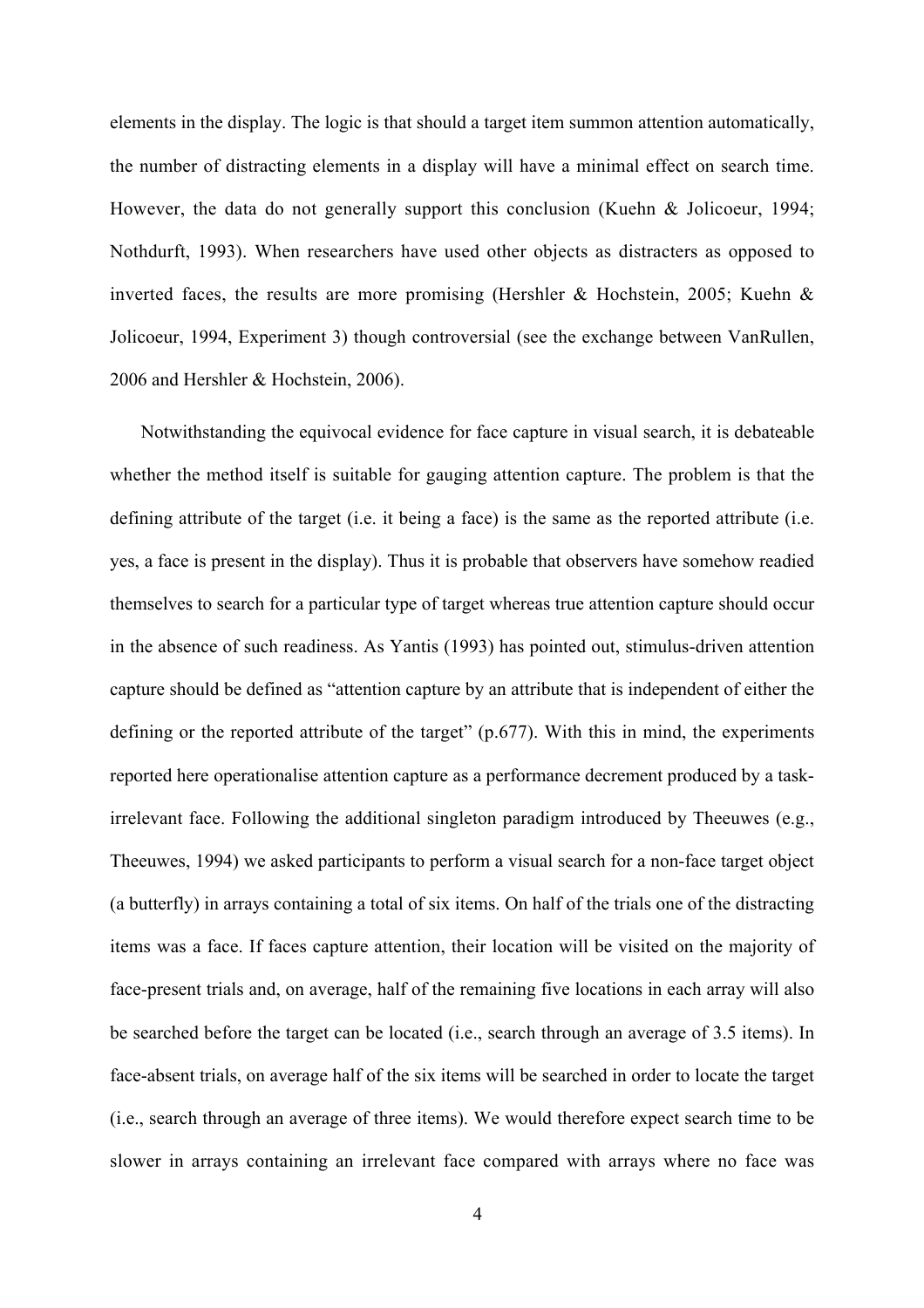present. The advantage of this method is that any such effect will be independent of both the defining and the reported attribute of the target (e.g., "butterfly" in both cases) and will thus fulfil Yantis's (1993) criterion for stimulus-driven attention capture.

#### **2. Experiments 1a and 1b**

In Experiment 1a participants were asked to search for butterfly amongst a circular display of six objects. On half of the trials the distracter items comprised instances of several different natural object categories. In the remaining trials a face appeared as one of the distracting objects. Experiment 1b was identical to Experiment 1a in all respects except that the items in the arrays were inverted (i.e. rotated through 180 degrees). Inverting a face is thought to disrupt the configural processing of that face (e.g., Leder & Bruce, 2000; Tanaka  $\&$ Farah, 1993) but will preserve low-level image-based properties such as edge density and local contrast which might make it salient in an array, or which it might share with the target item. Any effect of an irrelevant face which is caused by these low-level image properties should be preserved when the face is inverted.

#### *2.1. Method*

#### *2.1.1. Participants*

In each of Experiments 1a and 1b participants were separate samples of 18 undergraduate students at the University of Glasgow, who received a small financial gratuity. All had normal or corrected-to-normal vision according to self report.

### *2.1.2. Apparatus and materials*

Experiments ran on an Apple iMac personal computer with a 14 inch colour monitor using SuperLab software (Cedrus Corporation). The stimuli for Experiment 1a consisted of circular arrays of pictured greyscale objects on a white background, with a central fixation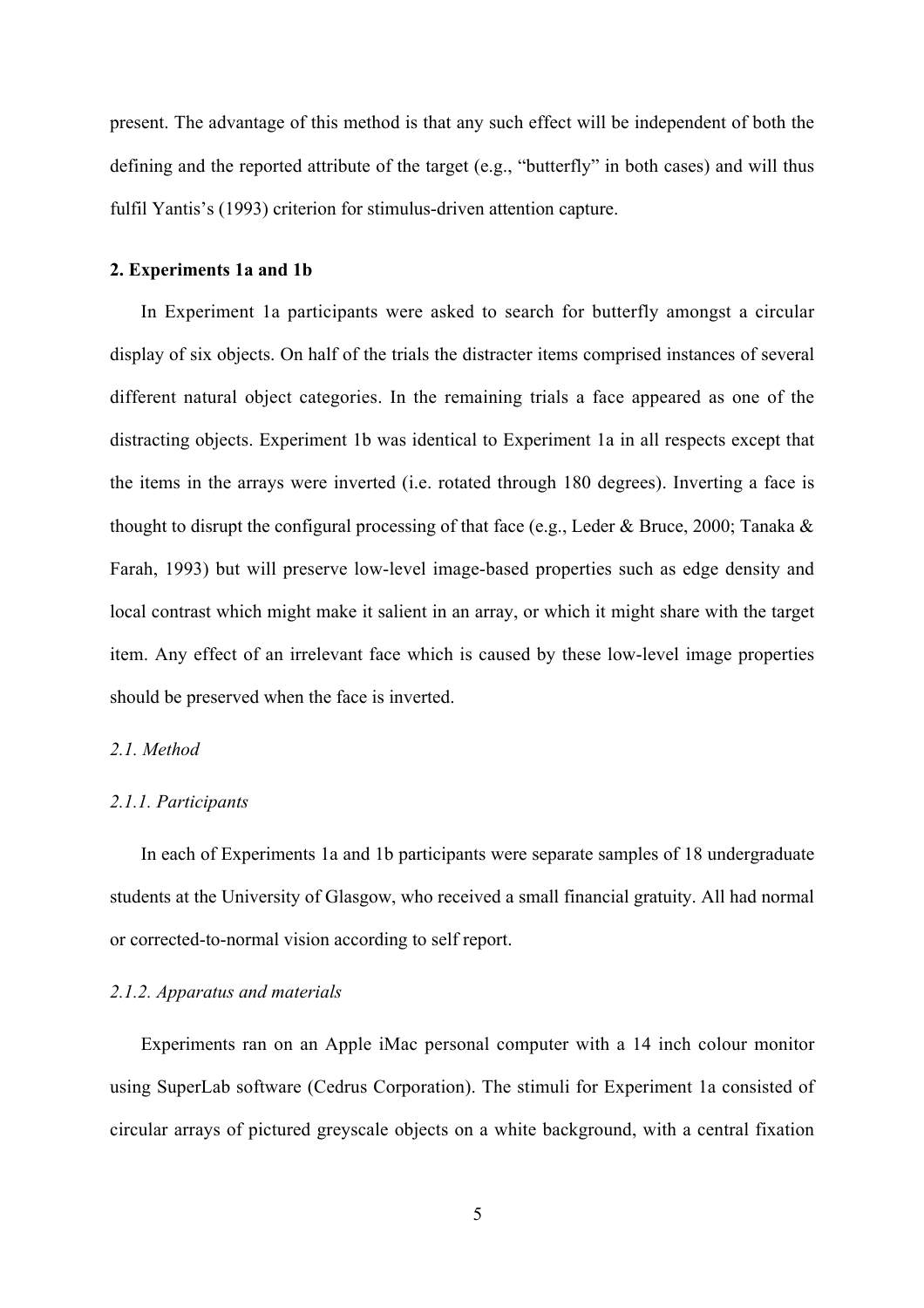cross (see Figure 1). Objects were of different shapes but were sized to fit within a 3 cm x 3 cm square. The centre of each object was 4.3 degrees of visual angle from the central point of the display. A chin-rest was used to fix participants' viewing distance at 60 cm throughout the experiment. The target objects were six different pictures of butterflies. The distracter objects were varied exemplars from the categories of fruit, flowers, leaves, trees, houseplants, and faces. There were eight different distracter faces (four male and four female), all of which wore neutral expressions and were cropped to remove the external features of hair and ears.

### --------------------------------

Figure 1

--------------------------------

Thirty arrays were created containing both a butterfly target and an irrelevant face. For each of the six possible target locations, an array was created with a face at each of the five remaining distracter locations, each with a unique butterfly-face pairing. The remaining distracter locations in each array were filled with objects selected at random from the five object categories. Thirty equivalent target present/face absent arrays were created by replacing the face in each array with an object which was randomly selected from one of the five categories with the constraint that an array could never contain two identical pictures. For each of the 60 target-present arrays, an equivalent target-absent array was created by replacing the butterfly with one of the other non-target objects, again with the constraint that an array could never contain two identical exemplars of the same object. Thus, in total there were 120 unique arrays.

### *2.1.3. Design and Procedure*

The materials were tested in a within-subjects design with two factors: target (present vs. absent) and face (present vs. absent). Each trial began with a fixation cross which appeared in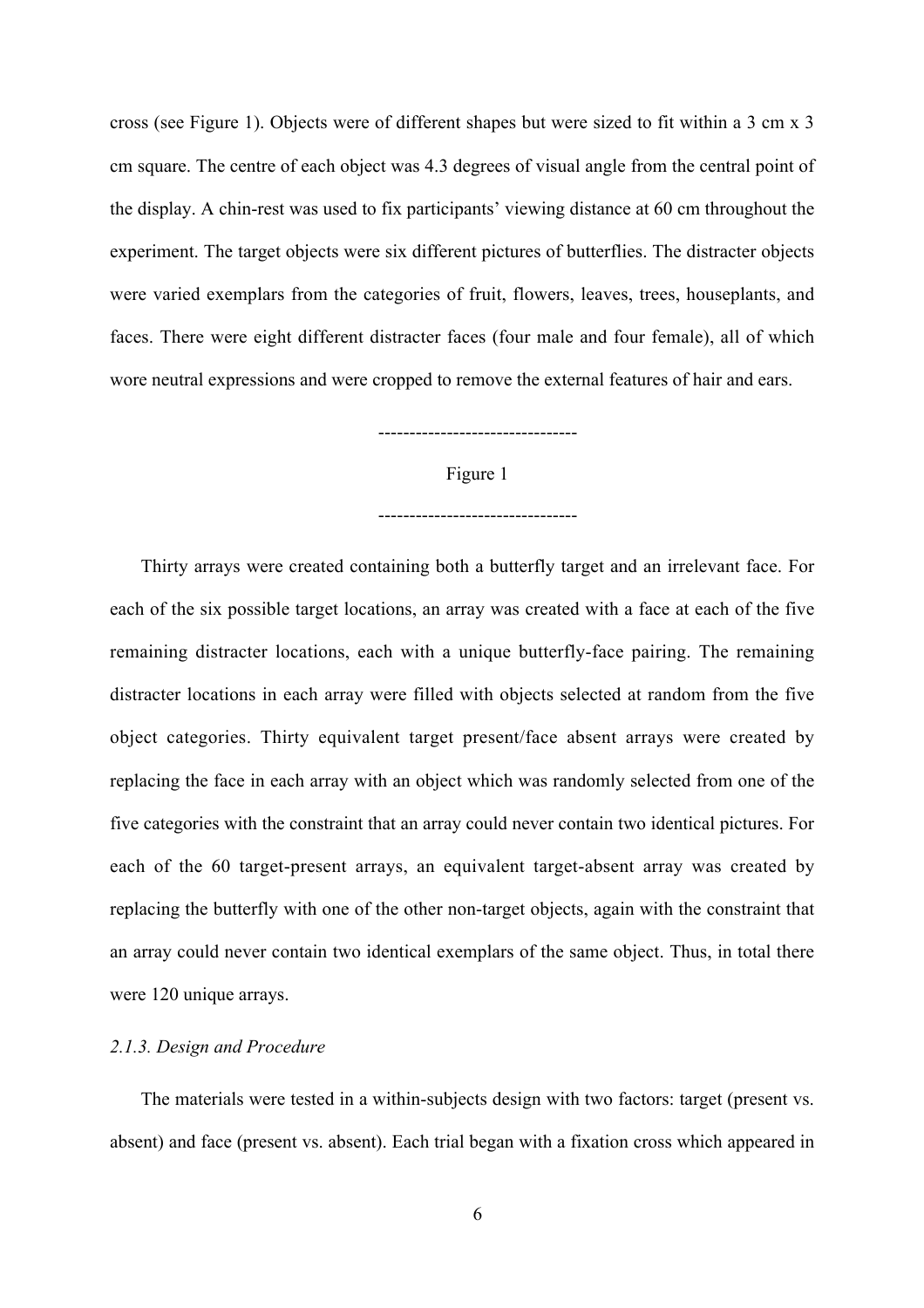the centre of the screen for 1500 ms before the presentation of the stimulus array. Participants were asked to determine as quickly and accurately as possible whether or not a butterfly was present in each array and to make their responses by pressing either the "z" key or the "m" key on a standard keyboard which terminated the display. No mention was made of faces during instruction. Each of the 120 unique arrays was presented twice giving a total of 240 experimental trials. These were divided into two blocks of 120 trials, which were preceded by a block of 12 practice trials. Each test block contained an equal number of trials from each condition of the experiment, and the trials were presented in a different random order for each participant.

## *2.2. Results and Discussion*

Median reaction times (RTs) were calculated for each of the four experimental conditions for every participant in each experiment. The inter-participant means of these median RTs along with the mean percentage of errors in each condition are summarised in Table 1. As predicted, reaction time to respond to the presence of a butterfly target in Experiment 1a was slower when an irrelevant face appeared in the display  $(M = 540 \text{ ms})$  than when the face was absent  $(M = 520 \text{ ms})$ . An ANOVA conducted on the RT data for the upright arrays with Face (present vs. absent) and Target (present vs. absent) as within subjects factors yielded a significant main effect of Target,  $F(1, 17) = 121.06$ ,  $p < 0.01$ , and a significant interaction between Target and Face,  $F(1, 17) = 11.44$ ,  $p < 0.01$ . Simple main effects analyses confirmed that, for target-present trials, mean RT was significantly slower in arrays containing a face (*M*  $= 540$  ms) than for arrays that did not ( $M = 520$  ms),  $F(1, 34) = 9.62$ ,  $p < 0.01$ , and that there was no effect of face for the target absent trials,  $F(1, 34) = 1.54$ ,  $p = 0.22$ . The time taken to detect the presence of a butterfly target was therefore increased by the inclusion of an irrelevant face in the display<sup>1</sup>. One interpretation of this finding is that the presence of a face captured attention so that, on average, more items needed to be searched in order to find the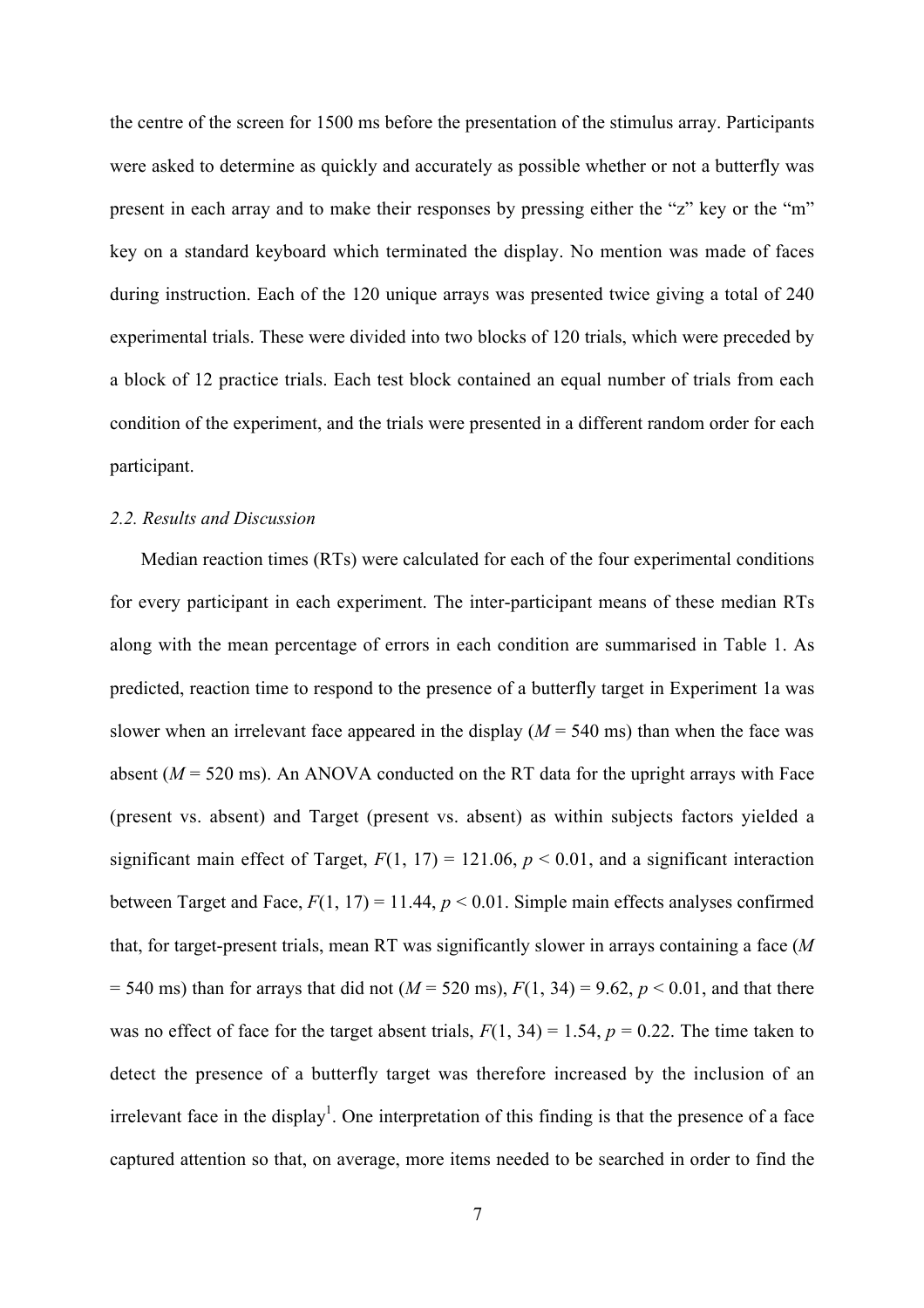target in face-present compared to face-absent trials. The absence of a similar effect on targetabsent trials may be explained by participants engaging in a serial self-terminating search where all items must be searched – regardless of whether a face is present or not – before a negative response can be given.

--------------------------------

Table 1

--------------------------------

Inspection of Table 1 also reveals that the target detection time in inverted arrays (Experiment 1b) was virtually unaffected by the presence  $(M = 619 \text{ ms})$  or absence  $(M = 618 \text{ s})$ ms) of the irrelevant face, an observation supported by the corresponding ANOVA which yielded only a significant main effect of target,  $F(1, 17) = 42.51$ ,  $p \le 0.01$  (all other  $p's > 0.1$ ).

Compared to face-absent arrays, the inclusion of an upright irrelevant face therefore slowed search for the target item whereas the inclusion of an inverted face produced no such effect<sup>2</sup>, ruling out explanations based on low-level image properties. The implication is that it is higher level representations of faces which produce the effect on visual search performance in upright arrays.

In addition to eliminating the influence of irrelevant faces on search for butterflies, inversion of the arrays also substantially slowed overall search time compared to search through upright arrays in Experiment  $1a^2$ . A good deal of research has suggested that basiclevel perceptual categorisation of both face and non-face items can be impaired when the stimuli are presented at various angles of rotation, including at 180˚ (e.g., Rousselet, Macé & Fabre-Thorpe 2003; Vannucci & Viggiano, 2000), although the effects do seem to depend upon a variety of stimulus and task variables (Leek & Johnston, 2006). Assuming the search task in our experiments involves basic level categorisation (i.e., face, butterfly, fruit etc) of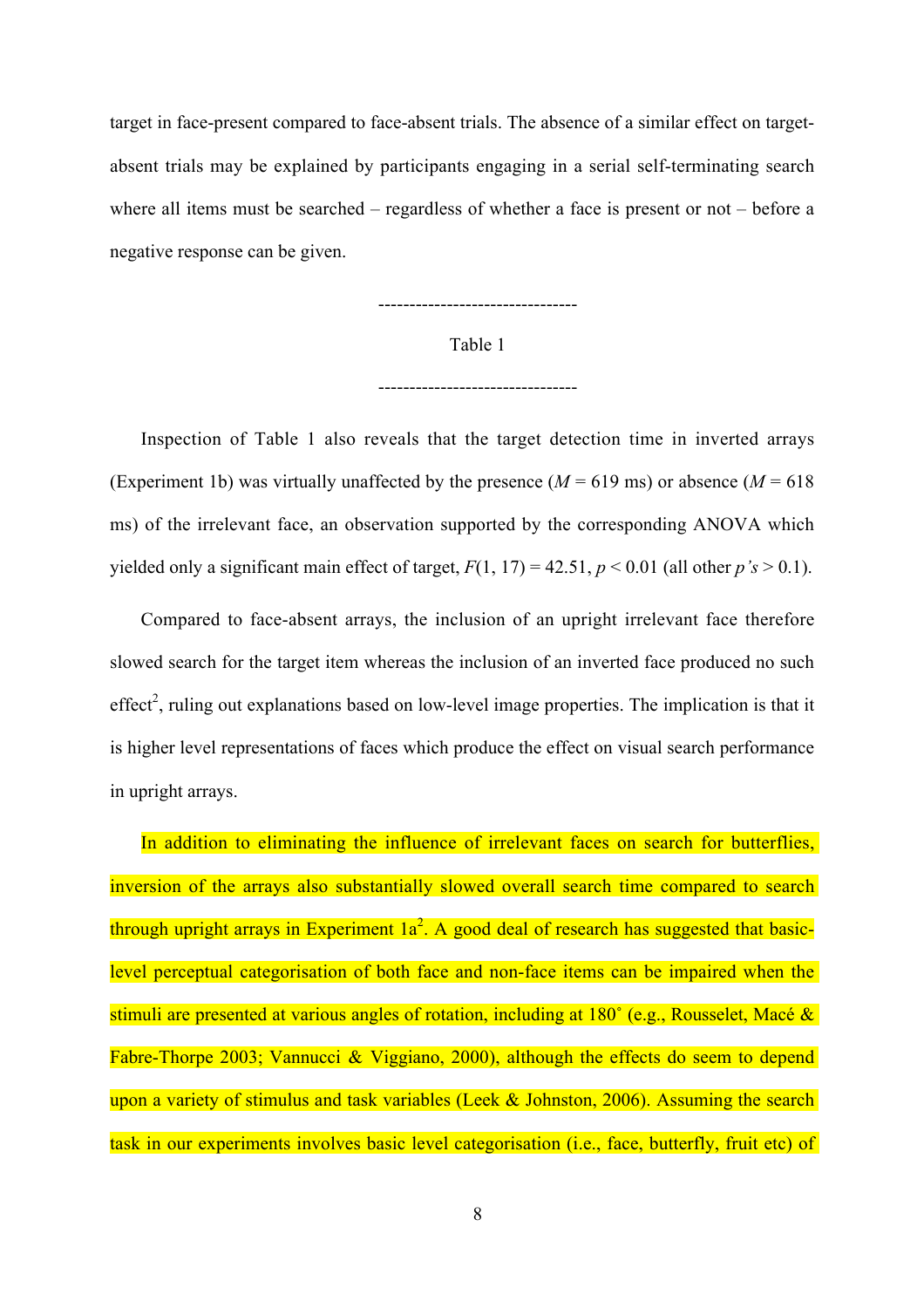each item after attentional selection then we might have predicted *a priori* that visual search for butterflies in inverted arrays (Experiment 1b) would be slower on average than the equivalent search in upright arrays (Experiment 1a).

The main finding of this experiment is that the inclusion of upright but not inverted faces in the arrays slowed search for butterfly targets. This is consistent with the idea that faces capture attention ensuring that they are always searched when they appear in the displays. It is intuitive to imagine that, having initially sampling the face's location, search proceeds by attention selecting the adjacent items to the face and thereafter those that are progressively further from the face's location. However, our data offer no support for such a model; mean RTs for trials where targets were immediately adjacent to the face  $(M = 593 \text{ ms})$ , trials where targets were separated from the face by one item  $(M = 597 \text{ ms})$  and by two items  $(M = 596)$ did not differ  $(p = 0.22)$ . Instead, these data are more in line with models such as Guided Search (e.g., Wolfe, 1994) where attention is guided towards candidate target items in an order which is determined, not by location, but by a pre-attentive feature analysis. Items which share more features with the target of the search will receive priority over items which share fewer features. The distracting effect of irrelevant faces in the search task of Experiment 1a, however, suggests that faces (or features possessed by faces) will override this priority. Since the other items deemed to be potential targets on the basis of the pre-attentive analysis could occupy any of the locations in the arrays, adjacent locations to faces would be no more likely to be prioritised by attention than any of the other locations in the arrays.

Mean error rates across the two experiments were low (3.77% and 3.82% respectively) and there was no systematic relationship between error scores and RT scores suggestive of a speed-accuracy trade-off. However, in both experiments error rates in the target absent conditions (i.e., false positives) were higher when the face was absent than when faces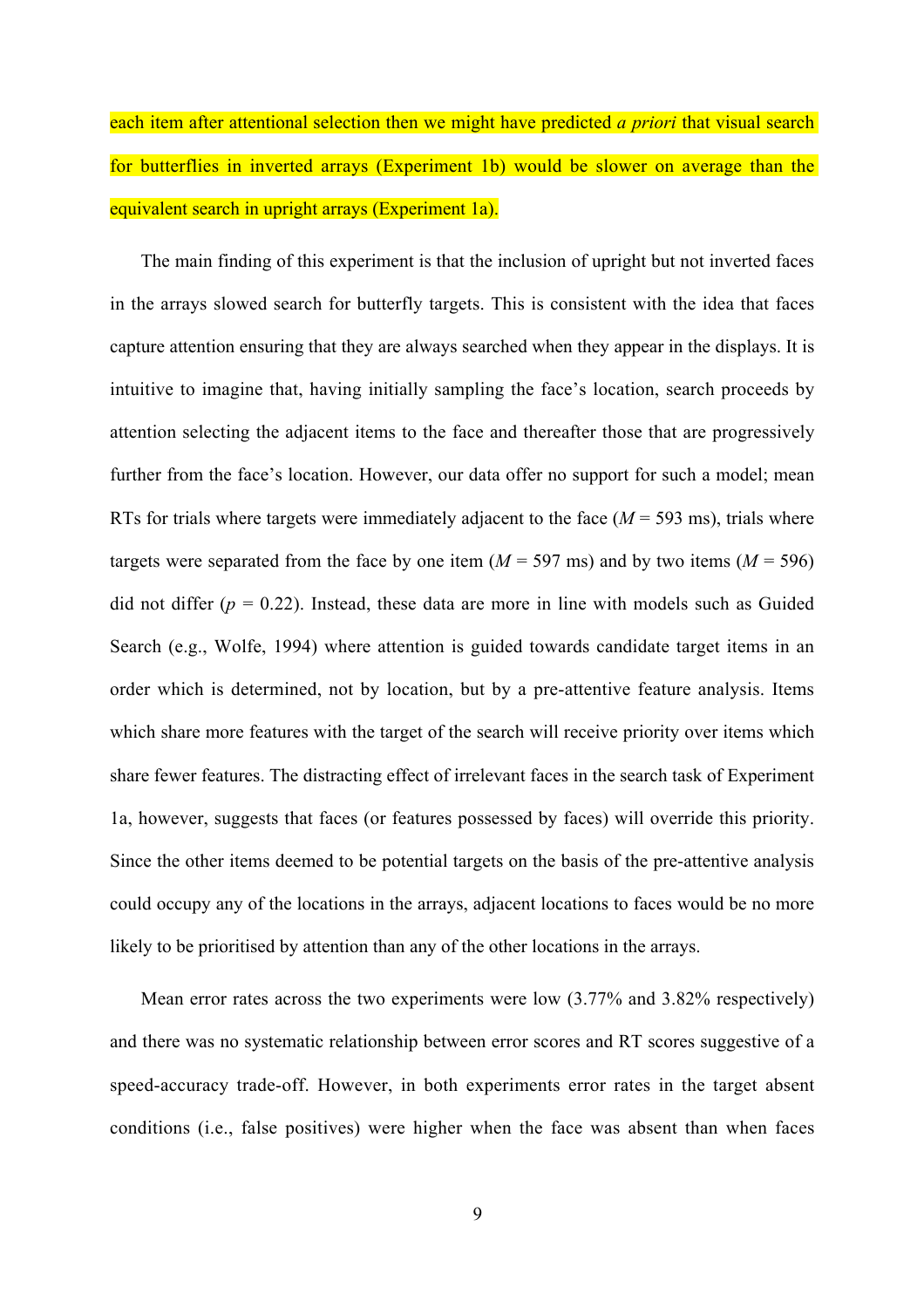appeared in the arrays. Indeed, ANOVAs conducted on the error scores in both experiments revealed significant interactions between face and target [Experiment 1a: *F*(1, 17) = 13.31, *p*  $< 0.01$ . Experiment 1b:  $F(1, 17) = 45.64$ ,  $p < 0.01$ ]. In each case simple main effects analyses confirmed that error rates for target absent trials were significantly higher when the face was absent compared to when it was present [Experiment 1a:  $F(1, 34) = 23.13$ ,  $p < 0.01$ ); Experiment 1b:  $F(1, 34) = 65.46$ ,  $p < 0.01$  but that the face had no effect on error rates in target-present trials.

False positive errors in visual search tasks are generally fewer than miss errors and can be thought of as arising from trials where participants are uncertain or in which they make a guess, perhaps because of boredom, frustration, fatigue or anticipation (Chun & Wolfe, 1996). In the absence of a face it seems that these guesses were more likely to be "yes" than "no" responses. One reason for this may be that some of the non-face distracter items shared more low-level features with the target butterflies than did the faces. On those trials where one of these items appeared instead of a face and where participants were guessing, the presence in the array of an item with a feature that also belongs to the target may have caused them to mistakenly guess that a target was present and respond accordingly.

Researchers studying attention make a distinction between attention capture in the sense of, on the one hand, attention being preferentially drawn to one particular item and, on the other, a delay in disengaging attention from a particular item once that item has been attended, whether or not it was preferentially attended in the first place (e.g., Fox, Russo, Bowles, & Dutton, 2001). Indeed, recent research has suggested that faces may retain attention for longer than other objects in this latter sense (Bindemann, Burton, Hooge, Jenkins & de Haan, 2005; Ro, Friggel & Lavie, 2007). However, it seems unlikely that the effect noted in Experiment 1a could be attributed to this kind of disengagement difficulty as,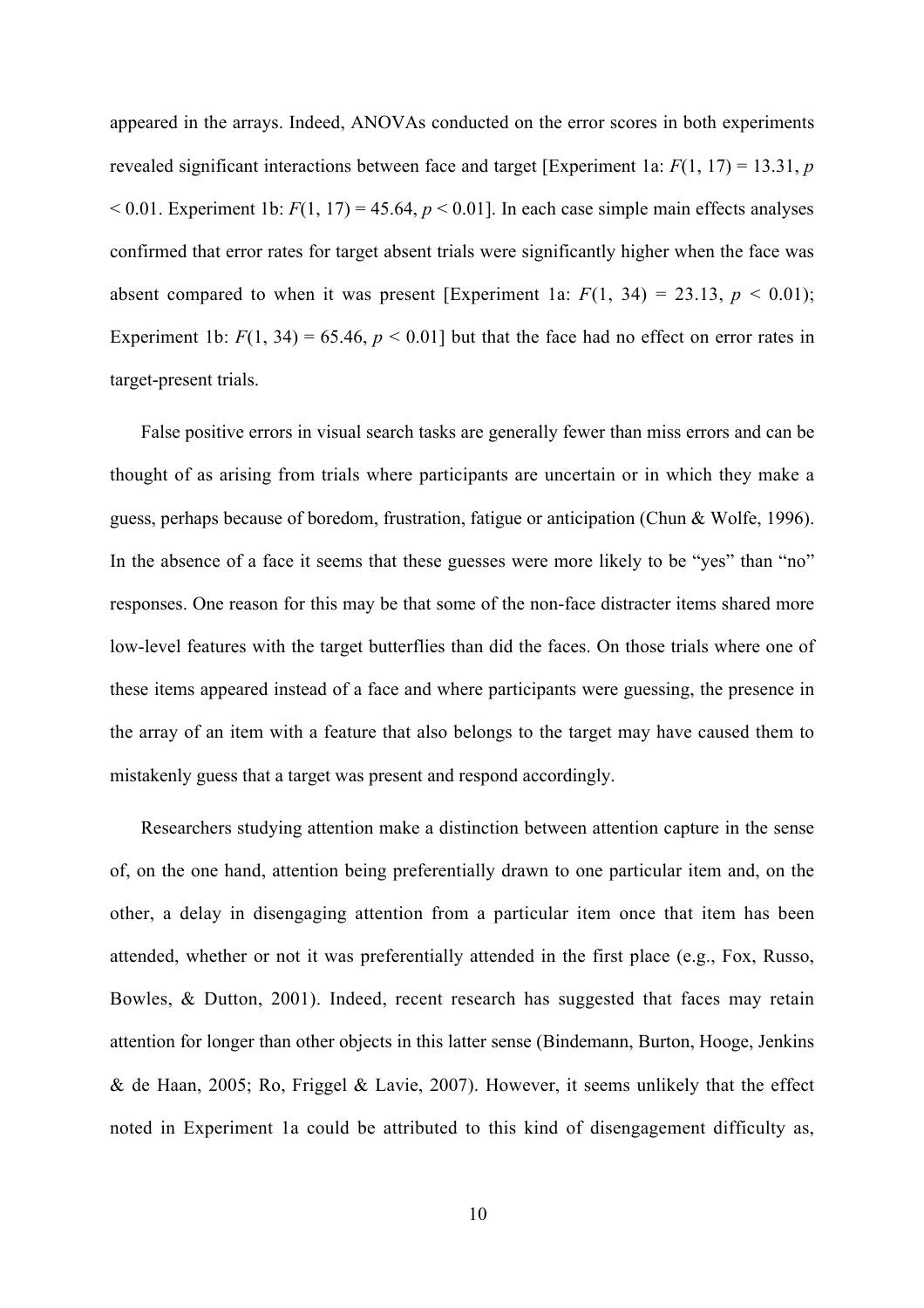presumably, this would have produced an effect of irrelevant faces in target-absent arrays and no such effect was evident. We therefore suggest that the irrelevant face effect arises because faces capture attention in the sense of drawing resources to their location.

However, there are at least two alternative explanations of the effect. First, it is possible that in performing the search for butterfly targets in Experiment 1a, participants adopted some attentional set which allowed other animate objects to be attended. Since faces are the only other of the items in the arrays which have this property, they may capture attention on some trials, not because they are faces, but because they happen to be animate objects<sup>3</sup>. Second, the irrelevant face effect observed in Experiment 1a may have arisen because of the relative novelty of the face distracters compared with the other distracter object categories in the arrays; faces appeared in 50 percent of the trials whereas exemplars from each of the remaining distracter object categories appeared in every trial. Experiment 2 was designed to investigate these possibilities.

## **3. Experiment 2**

In Experiment 2, the arrays were identical to those used in Experiment 1a, but instead of being asked to search for butterflies, half of the participants were asked to search for faces and we investigated whether the presence of an irrelevant butterfly in the arrays would retard search times compared to search times in arrays where the butterfly distracter was absent. The remaining participants searched for butterflies in the presence or absence of an irrelevant face in what was effectively a replication of Experiment 1a.

Once again, if faces capture attention we would expect to replicate the result of Experiment 1a: those participants searching for butterflies should be slowed by the presence of an irrelevant face in the display. Furthermore, we would expect those participants searching for faces to find them more rapidly than those searching for butterflies. However, if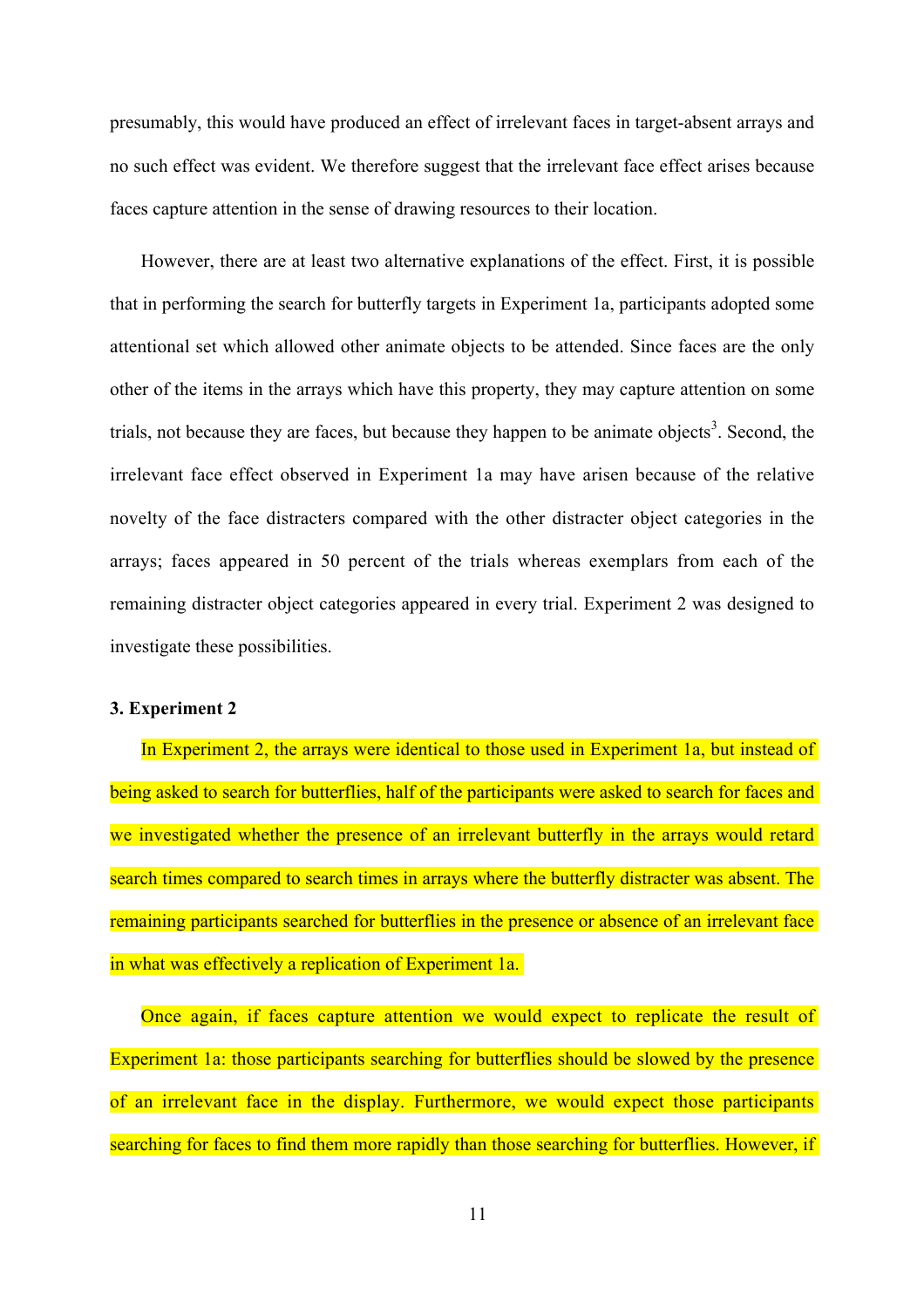faces only capture attention because they share the property of animacy with the butterfly targets, we would also expect irrelevant butterflies to capture attention when faces are the target of the search while overall search time for faces would not necessarily be any faster than search for butterflies. Similarly, if the relative novelty of the face distracters compared to the other distracting items was responsible for the effect in Experiment 1a, then we would also expect the butterflies – which appeared equally as infrequently as did the faces in Experiment 1a – to capture attention and retard search time for faces.

#### *3.1. Method*

## *3.1.1. Participants*

Forty-four undergraduates were recruited for Experiment 2; all had normal or correctedto-normal vision and received course credit in exchange for their participation.

#### *3.1.2. Materials, Design and Procedure*

Participants in this experiment were assigned to either a face search task or a butterfly search task. The materials and procedure for the face search task were identical to those of Experiment 1a in all but the following respects. First, participants were asked to search the arrays for faces as opposed to butterflies. Second, in order to maintain the same ratio of exemplars from the target category to exemplars from the critical distracter category as used in Experiment 1a, six different faces were used as targets and eight different butterflies as the critical distracters. Participants assigned to the butterfly search task were presented with the same arrays and instructions as in Experiment 1a. Target Type (Face vs. Butterfly) was therefore a between subjects factor in this experiment and Distracter (present vs. absent) was treated as a within-subject factor.

## *3.2. Results and Discussion*

The inter-participant means of participants' median RTs in each of the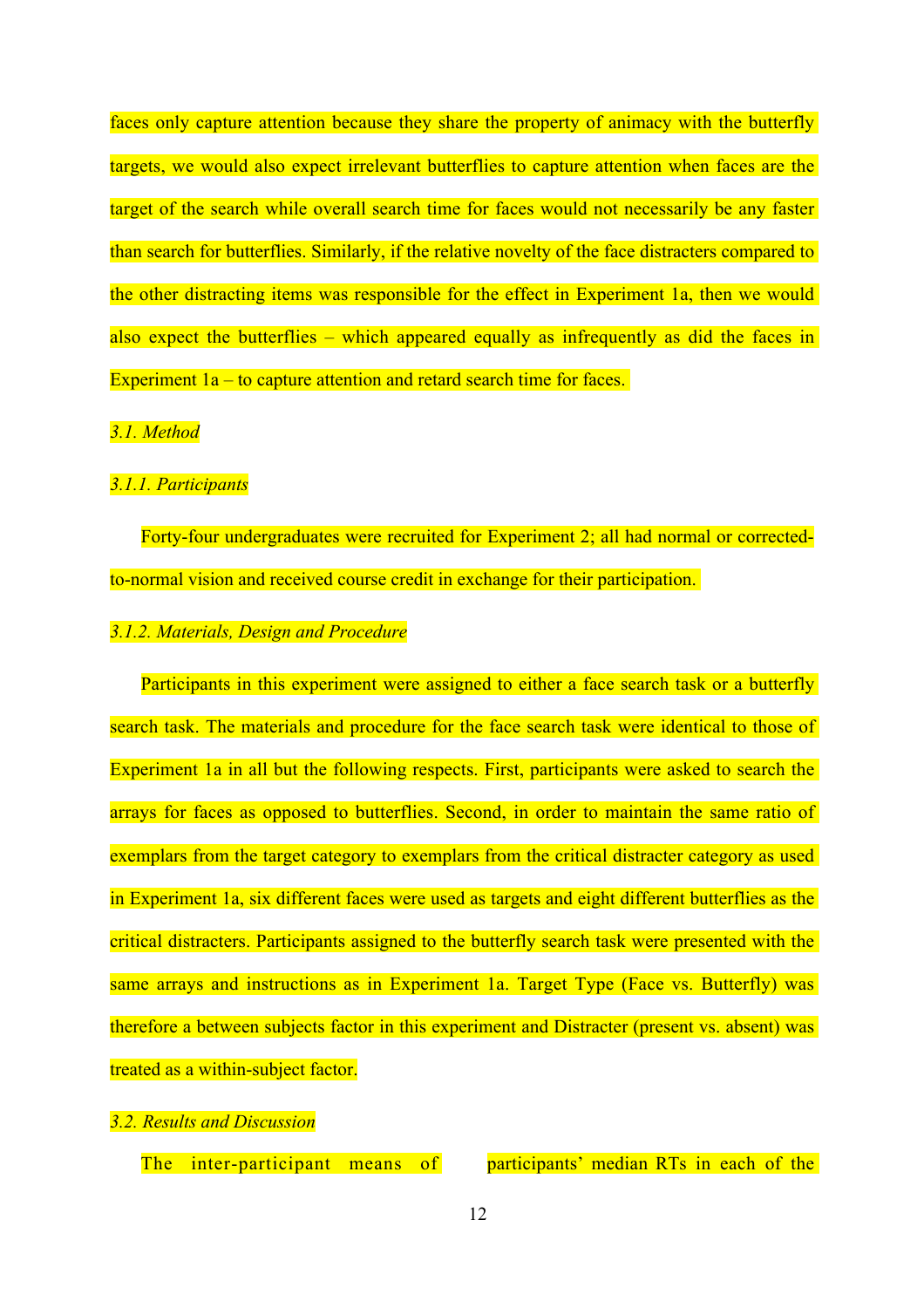target present conditions of Experiment 2 are summarised in Table 2 along with the mean percentage of errors. Inspection of this table reveals that, as in Experiment 1a, search for butterflies was slowed by the inclusion of a face in the distracter set, although search for faces was unaffected by the presence or absence of a face distracter. Furthermore, search for faces was performed faster and with fewer errors than search for butterflies.

These observations were supported by the results of an ANOVA conducted on the target present RTs with Target Type (Face vs. Butterfly) as a between subjects variable and Distracter (present vs. absent) as a within-subjects variable. This analysis yielded a significant main effect of Target Type,  $F(1, 42) = 7.59$ ,  $p < 0.01$  confirming that search for faces ( $M =$ 516 ms) was faster than search for butterflies (*M* = 573 ms). However this main effect was qualified by a significant interaction between Target Type and Distracter,  $F(1, 42) = 4.85$ ,  $p \le$ 0.05). Analysis of simple main effects confirmed that search was faster for faces than for butterflies regardless of whether a distracter was present,  $F(1, 84) = 9.83$ ,  $p < 0.01$ , or absent,  $F(1, 84) = 4.70$ ,  $p < 0.05$ . Most critically, however, it also confirmed that search for butterflies was slower when a face distracter was present  $(M = 582 \text{ ms})$  than when it was absent  $(M = 582 \text{ ms})$ 564 ms),  $F(1, 42) = 7.00$ ,  $p < 0.05$ , but that search time for faces was equivalent whether a butterfly appeared in the display ( $M = 514$  ms) or not ( $M = 517$  ms),  $F(1, 42) = 0.19$ ,  $p = 0.67$ .

# .**-------------------------------**Table 2

# .<mark>------------------------------</mark>

As can be seen in Table 2, the pattern of errors closely mirrored the RT data suggesting no trade-off between speed and accuracy. An equivalent ANOVA conducted on the error data yielded only a main effect of Target Type,  $F(1, 42) = 6.22$ ,  $p < 0.05$  supporting the observation that more errors were made in searching for butterflies than in searching for faces.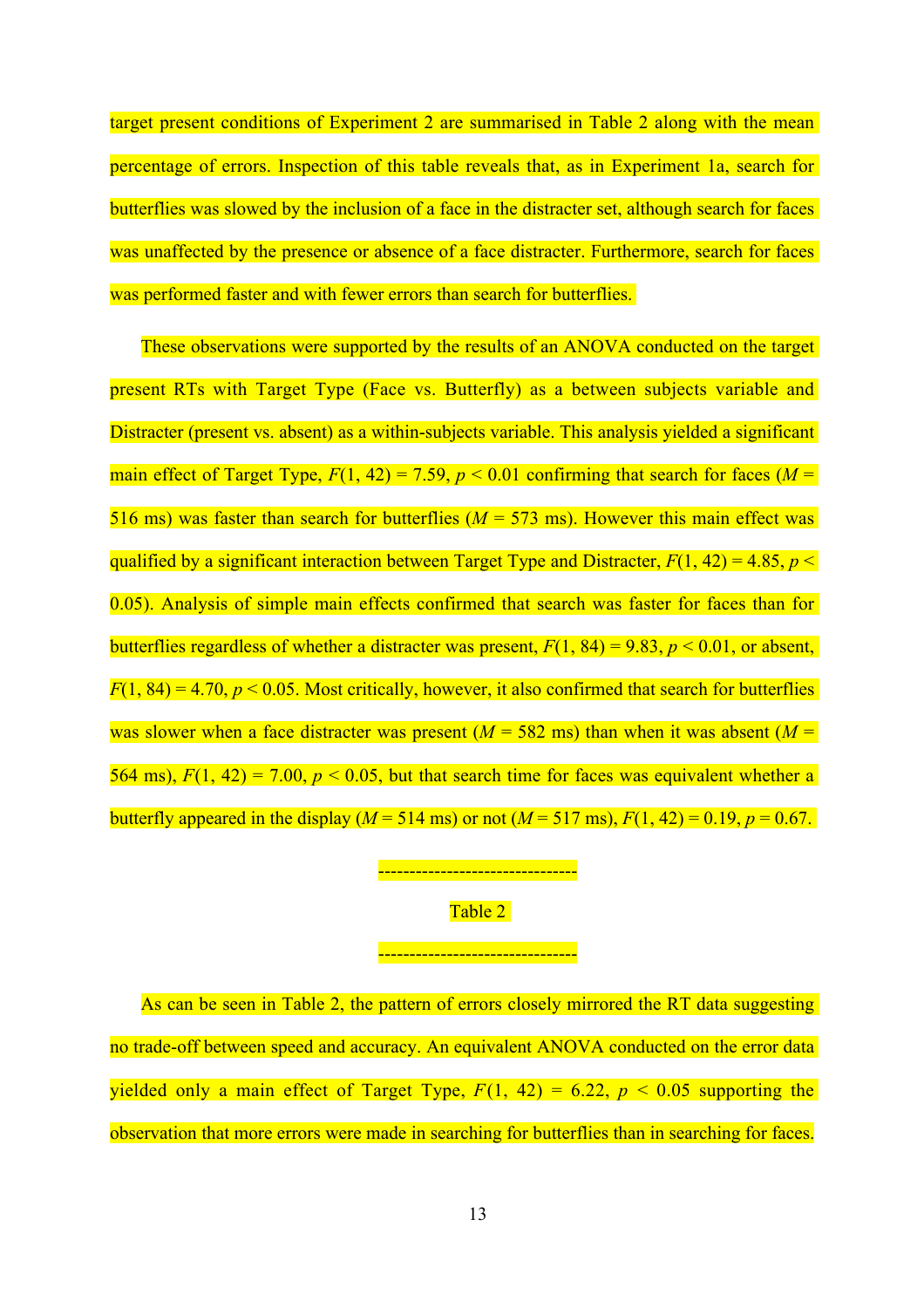Experiment 2 has therefore replicated the irrelevant face effect observed in Experiment 1a; however, the absence of any disrupting effect of an irrelevant butterfly on search for faces suggests that this face capture effect is unlikely to have been caused by the relative novelty of the faces or the shared animacy between faces and butterflies. Moreover, the finding that search for faces was significantly faster than search for butterflies is also in line with the idea that faces are prioritised by attention in visual search.

## **4. General Discussion**

The aim of the experiments reported here was to determine whether faces are able to capture attention under conditions where the face was unrelated to the goal of the experimental task. In Experiment 1a participants' ability to search an array of objects for a target butterfly was slowed when an irrelevant face appeared in the array. This effect did not appear to be caused by low-level properties of the face images (Experiment 1b), nor by virtue of their novelty or by faces sharing the property of animacy with the butterfly targets (Experiment 2). Instead, and in line with other recent findings (Hershler and Hochstein, 2005; Theeuwes and Van der Stigchel, 2006), our results suggest that faces attract attention to their location and, furthermore, they seem capable of doing so in a bottom-up fashion since the faces in Experiment 1a were completely independent of both the defining and reported attributes of the target, fulfilling Yantis's (1993) criterion for stimulus-driven attention capture.

One way in which this face capture effect might be achieved is through top-down biasing of certain pre-attentively available features, or configuration of features, which may be possessed by faces but not by other non-face objects (e.g., Cave & Batty, 2006). Perhaps extensive experience in searching for faces means that connections from the high-level face representations to the lower-level feature detectors are strengthened to such an extent that an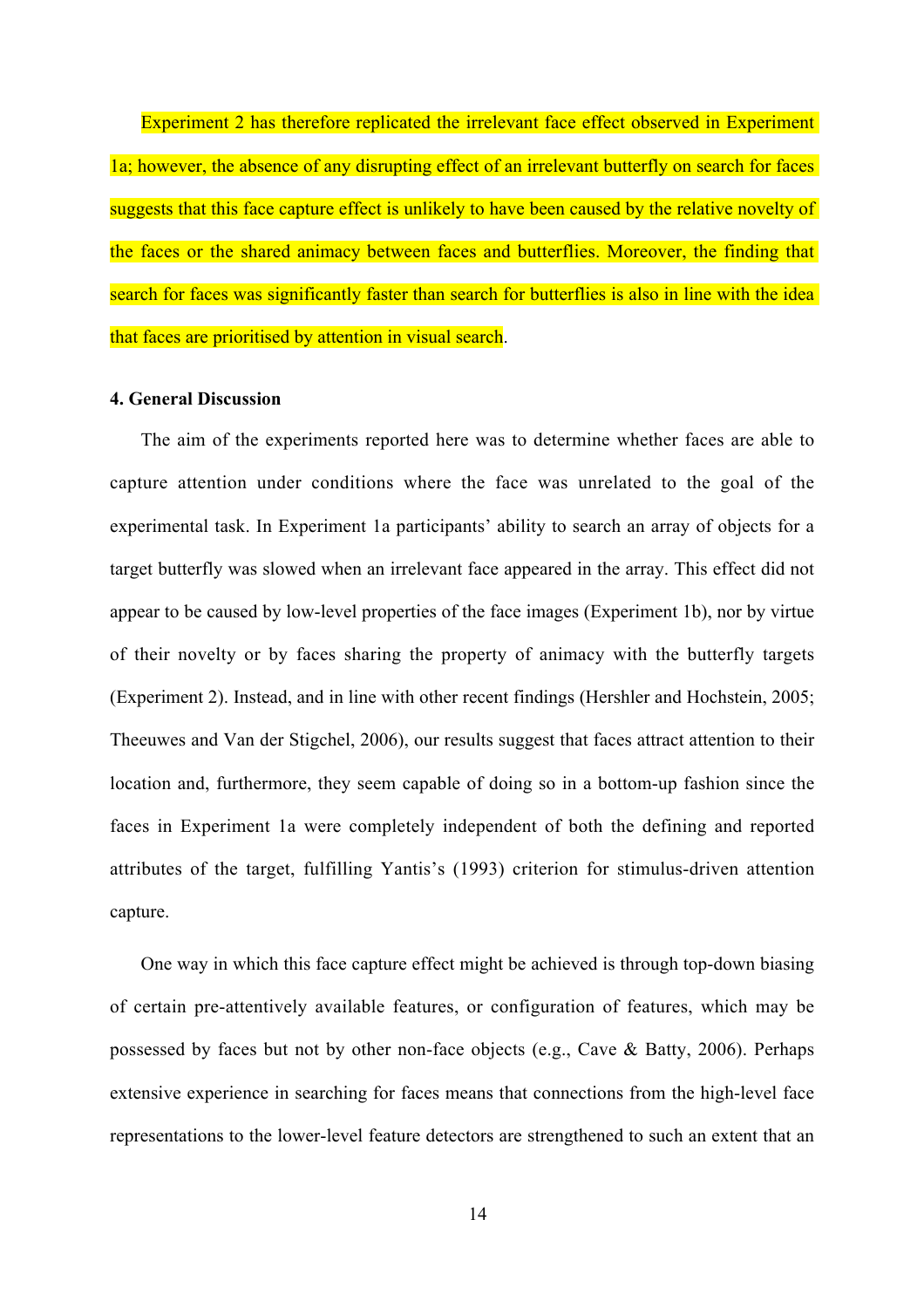item in an array which contains these features (i.e., a face) will have priority in a visual search whether it is the intended target item or not. Of course, this kind of mechanism would only lead to face capture if the relevant low-level features were not also possessed by other items in the display and must be able to account for the elimination of the effect when faces are inverted (Experiment 1b).

The above explanation rests on the expertise we all have with faces (see Bukach, Gauthier, & Tarr, 2006); however, a second possibility, leaning more on a domain specificity account (see McKone, Kanwisher & Duchaine, 2007), is that (upright) faces can actually be categorised preattentively, possibly because of neural circuitry dedicated to their analysis. In other words, faces may exist as structures in a preattentive view of the world which can be scrutinised by attentional processes which, in turn, operate to reveal more about these structures (e.g., their identities).

While not necessarily precluding the idea of preattentive face representations, there is an explanation of our irrelevant face effect which does not necessarily entail a capture of attention. Research has suggested that faces can be detected and categorised very efficiently by the visual system. For instance, Purcell and Stewart (1988) showed that under conditions of backward masking, the detection and discrimination of faces presented at fixation is achieved with shorter masking intervals than for upside down faces or jumbled faces made from the same features. A similar *face detection effect* was noted by Shelley-Tremblay and Mack (1999) who showed that smiley face icons were more resistant to metacontrast masking than scrambled or inverted faces. An implication of these findings is that we may become consciously aware of faces before other non-face items. Should this occur when a face appears in the search arrays in our experiments, the early conscious experience of the face may somehow retard responding to the target item, perhaps by delaying the initiation of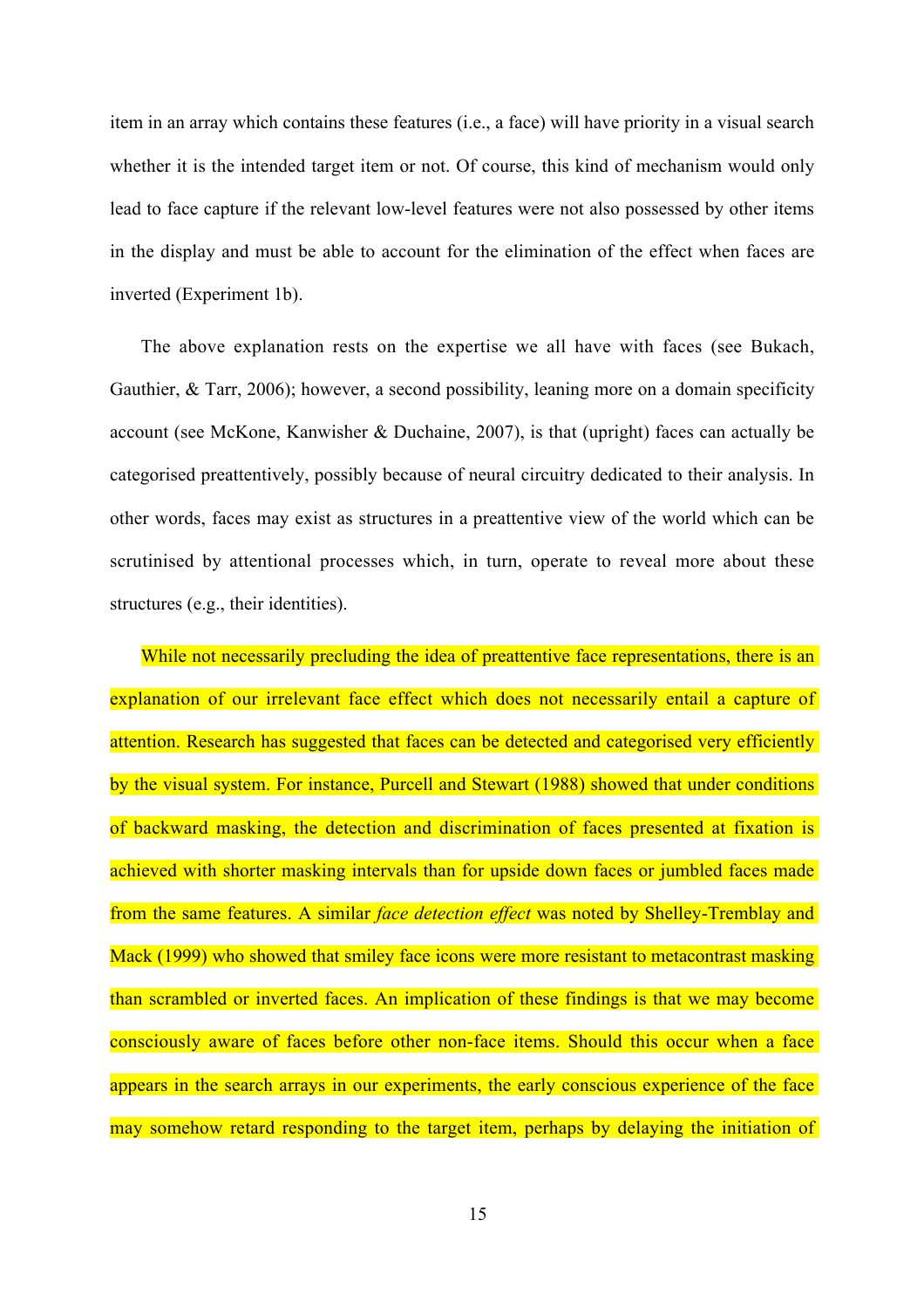search. On this view, the interfering effect of irrelevant faces is produced by the relative ease with which we become aware of faces rather than by their capturing of attentional resources during visual search.

This is certainly an interesting idea, although its evaluation rather depends, in part, on where one stands with regard to the relationship between attention and consciousness. If one takes the view that attention is necessary for conscious experience (e.g., O'Regan & Noe, 2001) then to say that one becomes aware of faces before other items is equivalent to saying that faces are attended before other items, which is precisely what we suggest. However, attention and consciousness are regarded by some as two rather different mechanisms of selection (e.g., Koch and Tsuchiya, 2006; Lamme, 2003). In this case, inputs to the system can be conscious or unconscious and either type of input can be processed with or without attention. The interference caused by irrelevant faces reported in our experiments might therefore be caused by preferential selection of faces by either consciousness or attention.

An experimental investigation of this hypothesis is beyond the scope of the present research; however, one argument against the consciousness view is that a face appearing in an array which did not otherwise contain a target might also be expected to reach awareness before the other items and delay the initiation of search. This version of the consciousness hypothesis would therefore predict that irrelevant faces ought to have an effect on both targetabsent as well as target-present displays, and yet the effect was only found in the latter. One might also question whether faces really do reach consciousness before other items. The experiments demonstrating the face detection effect show that face-like stimuli are detected more readily than control items matched with faces for their low-level image properties (inverted faces or jumbled faces); they do not show that faces are detected more efficiently than other non-face object categories (Purcell & Stewart, 1988; Shelley-Tremblay and Mack.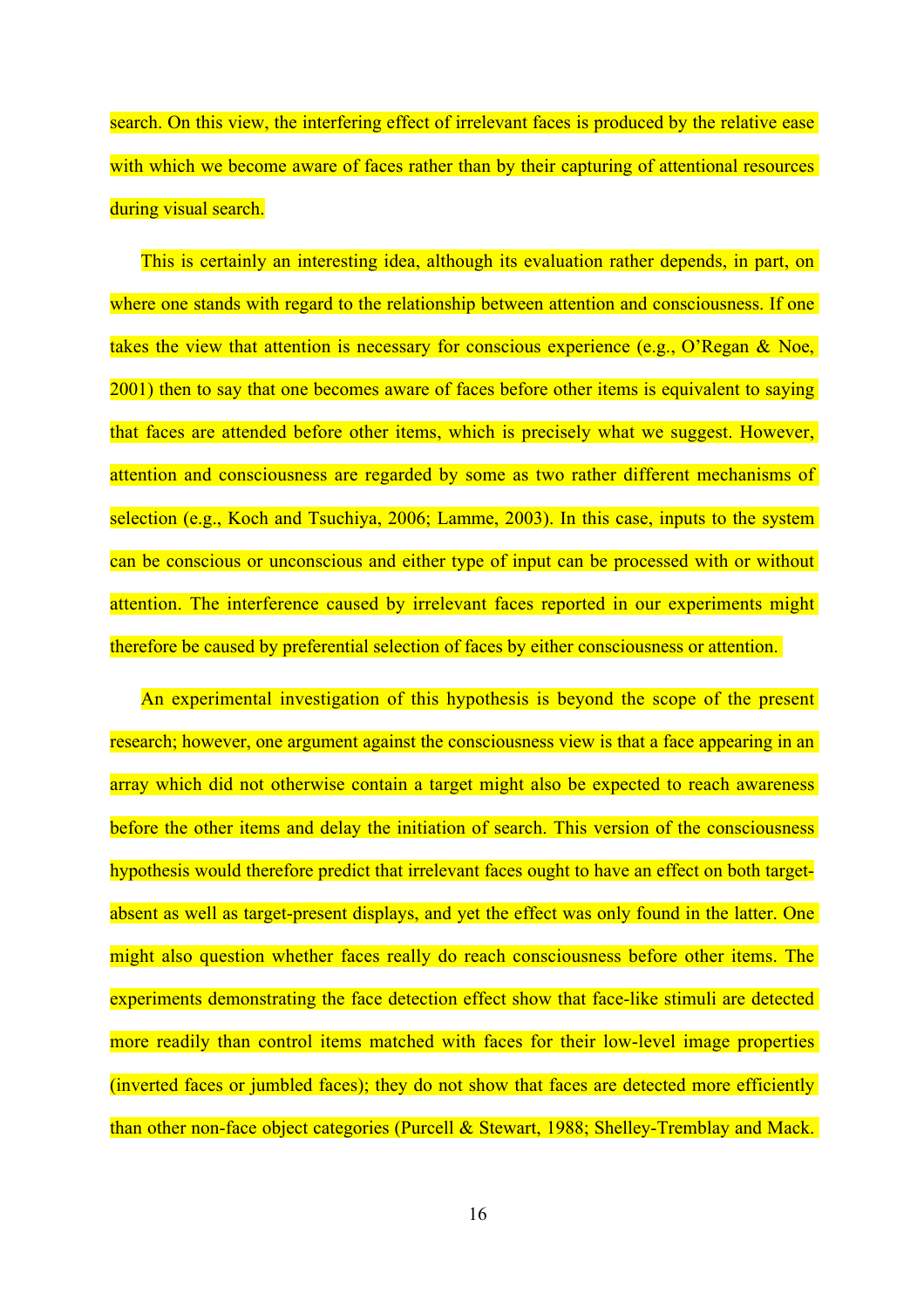1999). Whether or not faces reach awareness before other objects therefore remains an open question.

It is also worth noting that in Lamme's (2003) theory where attention and consciousness are regarded as distinct mechanisms, attention operates on inputs of which we may or may not be consciously aware and is required for the input to enter a form of visual awareness where its attributes may be reportable (e.g., access consciousness; see Block [2005]). In this sense, an early conscious representation of a face exists prior to the operation of visual selective attention. So, whether the irrelevant face effect is mediated by consciousness or – as we have argued here  $-$  by attention capture, its existence suggests the formation of what may be regarded as a preattentive representation. Wolfe (1998) has suggested that preattentive representations might encode basic categories such as "big" or "small", "steeply tilted" or "shallow", "green", "red" etc.; the research described here suggests that something like "face" or "non-face" might be added to the vocabulary describing this preattentive world.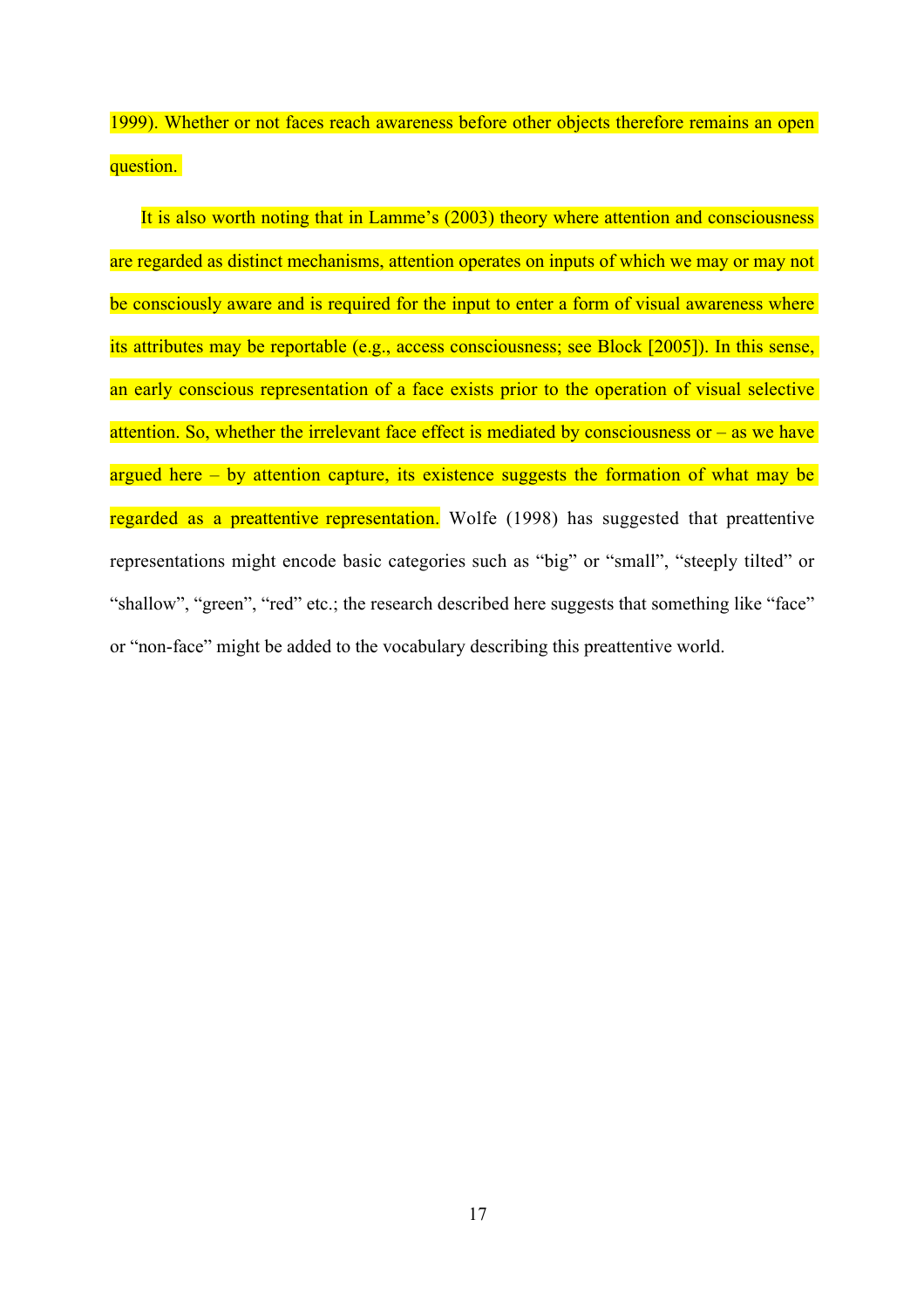#### **References**

- Bindemann, M., Burton, A.M., Hooge, I.T.C., Jenkins, R. & de Haan, E.H.F. (2005). Faces retain attention. *Psychonomic Bulletin & Review, 12*, 1048-1053.
- Block, N. (2005). Two neural correlates of consciousness. *Trends in Cognitive Sciences*, *9*, 46-52.
- Bukach, C. M., Gauthier, I., & Tarr, M. J. (2006). Beyond faces and modularity: the power of an expertise framework. *Trends in Cognitive Sciences*, *10*, 159-166.
- Bundesen, C. (1990). A theory of visual attention. *Psychological Review*, *97*, 523-547.
- Cave, K. R., & Batty, M. J. (2006). From searching for features to searching for threat: drawing the boundary between preattentive and attentive vision. *Visual Cognition*, *14*, 629-646.
- Chun, M. M., & Wolfe, J. M. (1996). Just say no: How are visual searches terminated when there is no target present? *Cognitive Psychology*, *30*, 39-78.
- Duncan, J., & Humphreys, G. W. (1989). Visual search and stimulus similarity. *Psychological Review*, *96*, 433-458.
- Enns, J. T., & Rensink, R. A. (1991). Preattentive recovery of three-dimensional orientation from line drawings. *Psychological Review*, *98*, 335-351.
- Fox, E., Russo, R., Bowles, R., & Dutton, K. (2001). Do threatening stimuli draw or hold visual attention in subclinical anxiety? *Journal of Experimental Psychology: General*, *130*, 681-700.
- He. J. J., & Nakayama, K. (1992). Surfaces vs features in visual search. *Nature*, *359*, 231-233.
- Hershler, O., & Hochstein, S. (2004). At first sight: A high-level pop out effect for faces.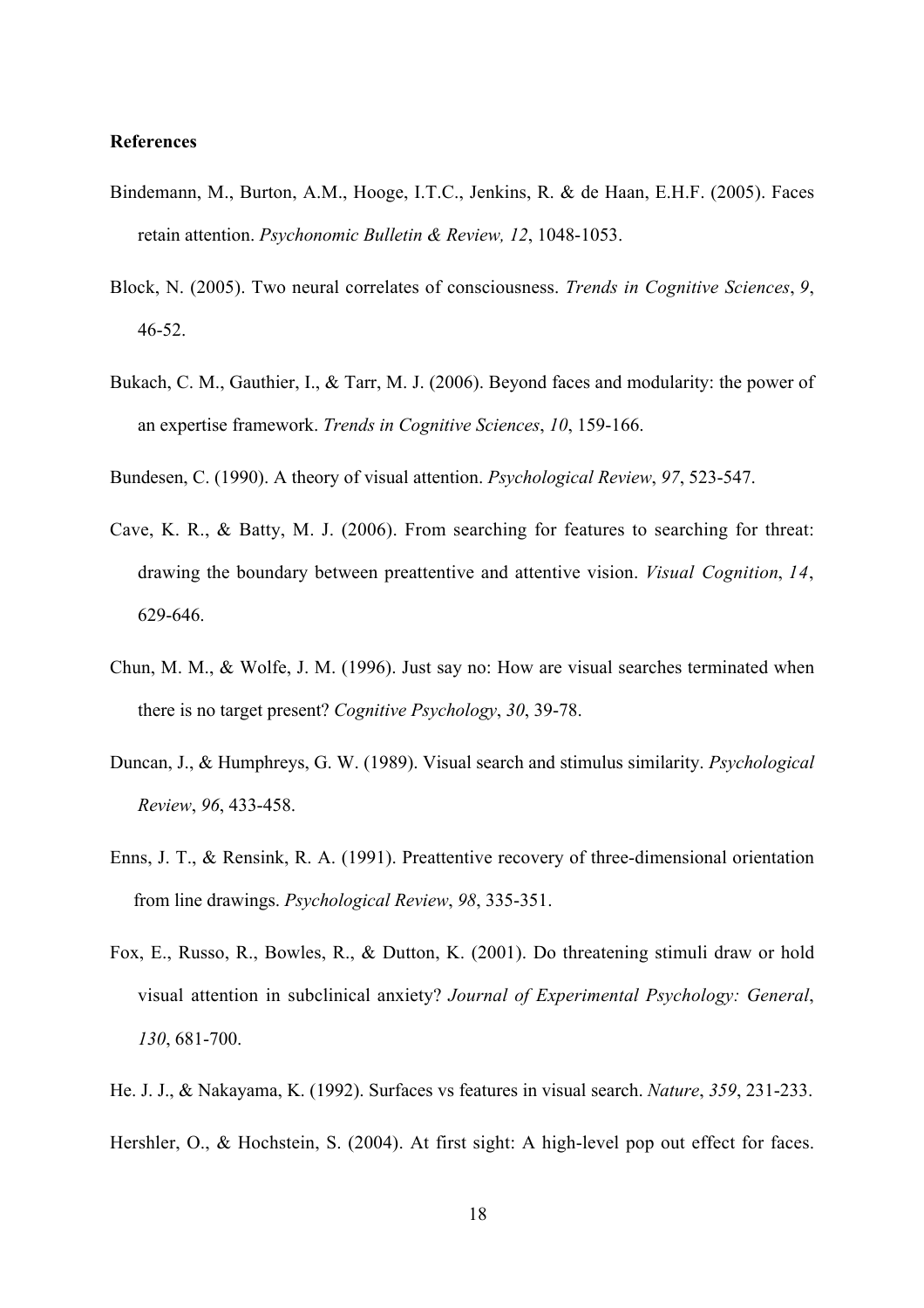*Vision Research*, *45*, 1707-1724.

- Hershler, O., & Hochstein, S. (2006). With a careful look: still no low-level confound to face pop-out. *Vision Research*, *46*, 3028-3035.
- Itti, L., & Koch, C. (2000). A saliency-based search mechanism for overt and covert shifts of visual attention. *Vision Research*, *40*, 1489-1506.
- Koch, C., & Tsuchiya, N. (2006). Attention and consciousness: two distinct brain processes. *Trends in Cognitive Sciences*, *11*, 16-22.
- Kuehn, S. M., & Jolicoeur, P. (1994). Impact of quality of image, orientation, and similarity of the stimuli on visual search for faces. *Perception*, *23*, 95-122.
- Lamme, V. A. F. (2003). Why visual attention and awareness are different. *Trends in Cognitive Sciences*, *7*, 12-18.
- Leder, H., & Bruce, V. (2000). When inverted faces are recognised: The role of configural information in face recognition. *Quarterly Journal of Experimental Psychology, 53A*, 513- 536.
- Leek, E. C., & Johnston, S. J. (2006). A polarity effect in misoriented object recognition: The role of polar features in the computation of orientation-invariant shape representations. *Visual Cognition*, *13*, 573-600.
- McKone, E., Kanwisher, N., & Duchaine, B. C. (2007). Can generic expertise explain special processing for faces? *Trends in Cognitive Sciences*, *11*, 8-15.
- Nakayama, K., & Silverman, G. H. (1986). Serial and parallel processing of feature conjunctions. *Nature*, *320*, 264-265.

Nothdurft, H. (1993). Faces and facial expressions do not pop out. *Perception*, *22*, 1287-1298.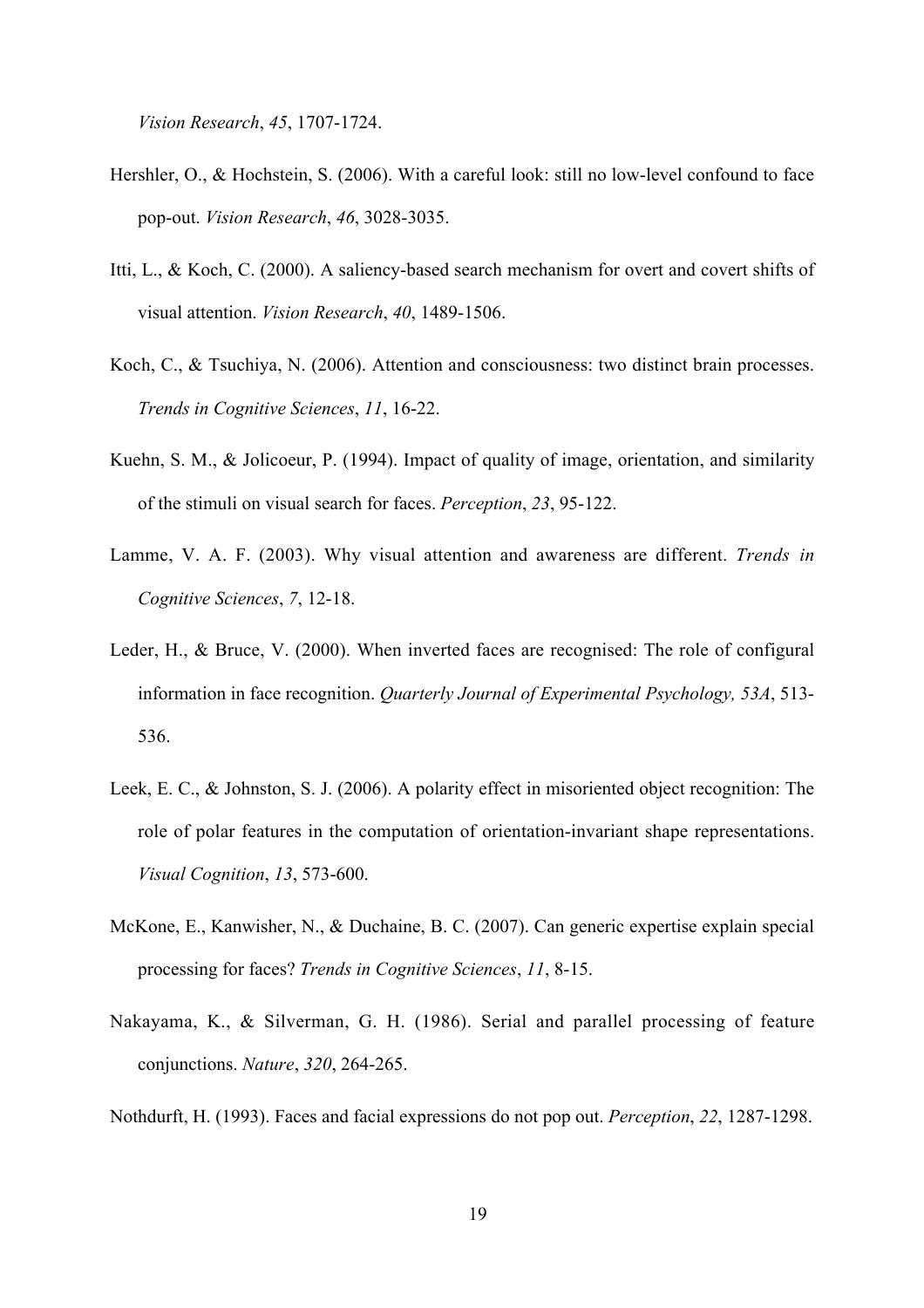- O'Regan, J. K., & Noë, A. (2001). A sensorimotor account of vision and visual consciousness. *Behavioral and Brain Sciences*, *24*, 939-1031.
- Purcell, D. G., & Stewart, A. L. (1988). The face-detection effect: Configuration enhances detection. *Perception & Psychophysics*, *43*, 355-366.
- Rensink, R. A., & Enns, J. T. (1998). Early completion of occluded objects. *Vision Research*, *38*, 2489-2505.
- Ro, T., Friggel, A., & Lavie, N. (2007). Attentional biases for faces and body parts. *Visual Cognition*, *15*, 322-348.
- Rousselet, G. A., Macé, M. J.-M., & Fabre-Thorpe, M. (2003). Is it an animal? Is it a human face? Fast processing in upright and inverted natural scenes. *Journal of Vision*, *3*, 440- 455.
- Shelley-Tremblay, J., & Mack, A. (1999). Metacontrast masking and attention. *Psychological Science*, *10*, 508-515.
- Tanaka, J. W., & Farah, M. J. (1993). Parts and Wholes in face recognition. *The Quarterly Journal of Experimental psychology, 46A,* 225-245.
- Theeuwes, J. (1994). Stimulus-driven capture and attentional set: selective search for color and visual abrupt onsets. *Journal of Experimental Psychology: Human Perception & Performance*, *20*, 799-806.
- Theeuwes, J., & Van der Stigchel, S. (2006). Faces capture attention: Evidence from inhibition of return. *Visual Cognition*, *13*, 657-665.
- Treisman, A., & Sato, S. (1990). Conjunction search revisited. *Journal of Experimental Psychology: Human Perception & Performance*, *16*, 459-478.

VanRullen, R. (2006). On second glance: Still no pop-out effect for faces. *Vision Research,*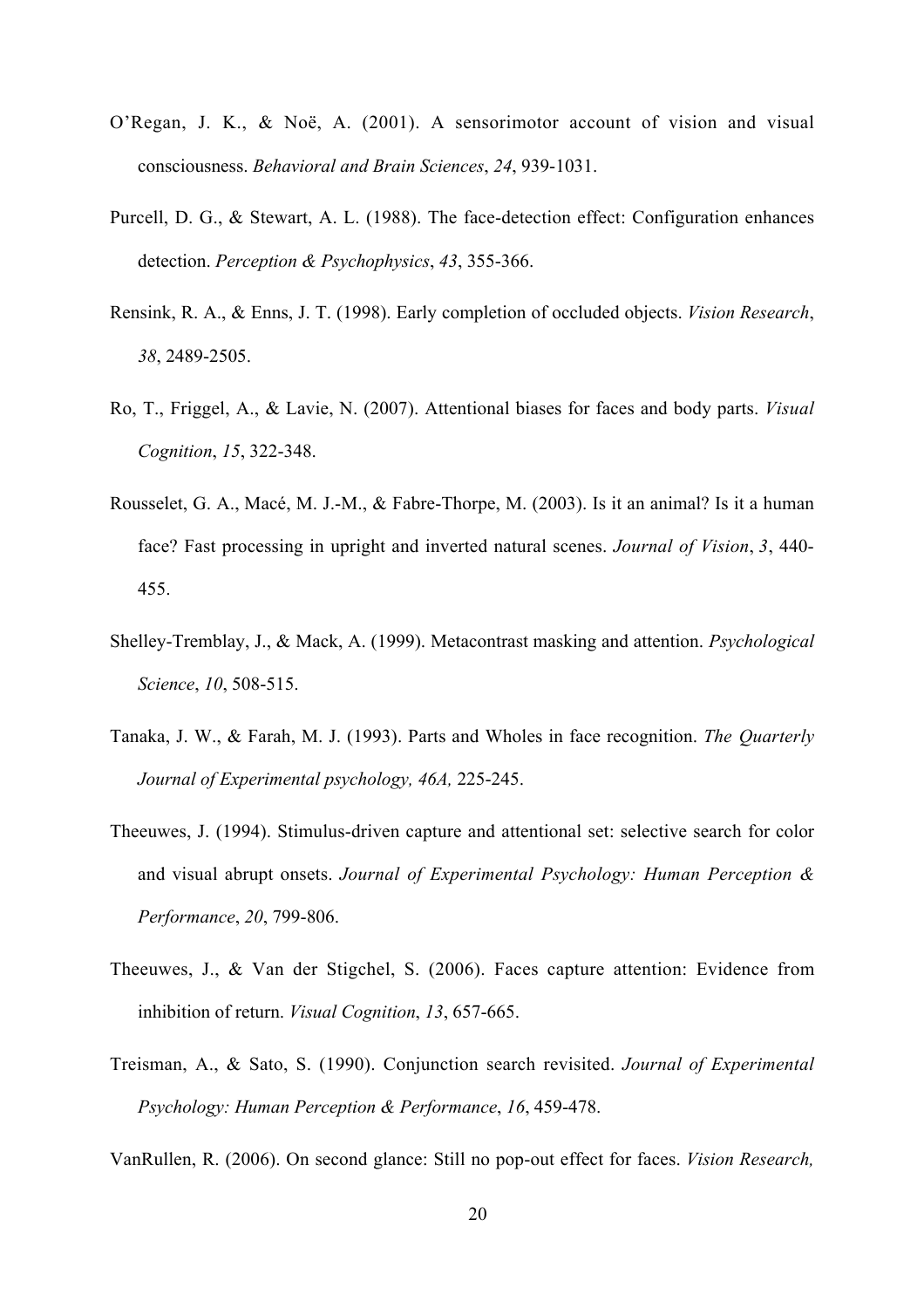*46*, 3017-3027.

- Vannucci, M., & Viggiano, M. P. (2000). Category effects on the processing of plane-rotated objects. *Perception*, *29*, 287-302.
- Wolfe, J. M. (1994). Guided Search 2.0: A revised model of visual search. *Psychonomic Bulletin & Review*, *1*, 202-238.
- Wolfe, J. M. (1998). Visual search. In H. Pashler (Ed.). *Attention* (pp.13-74). Hove, UK: Psychology Press Ltd.
- Yantis, S. (1993). Stimulus-driven attentional capture and attentional control settings. *Journal of Experimental Psychology: Human Perception & Performance*, *19*, 676-681.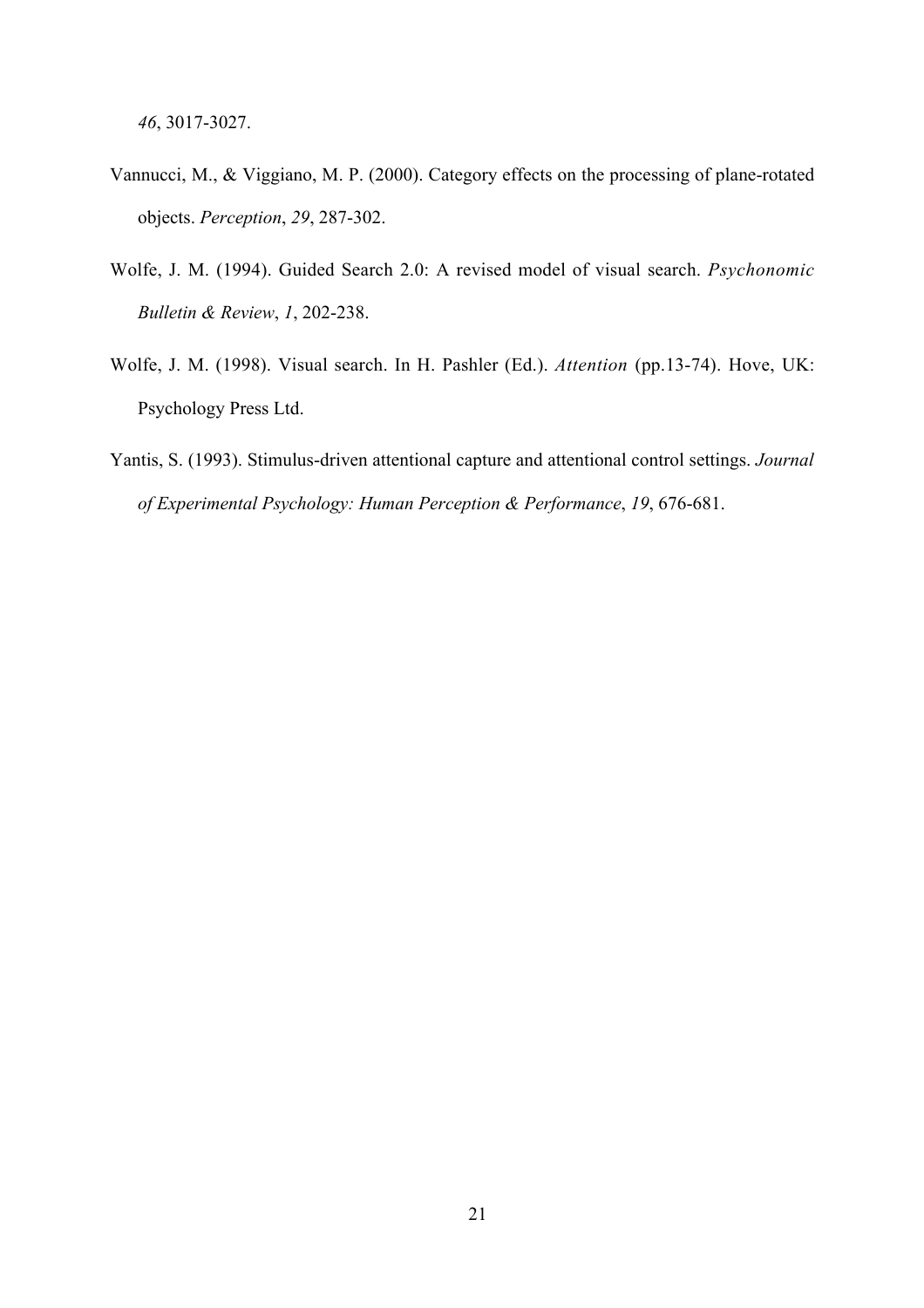# **Acknowledgements**

This research was supported by a Wellcome Trust grant (072308/B/03/Z) awarded to Burton, Schweinberger and Langton. Correspondence concerning this article should be addressed to Stephen R. H. Langton, Department of Psychology, University of Stirling, Stirling, FK9 4LA, Scotland. Electronic mail may be sent to  $\frac{\text{srh11@string.ac.uk}}{s}$ .

We would like to thank Jeremy Wolfe and three anonymous reviewers for their helpful comments on an earlier version of this paper.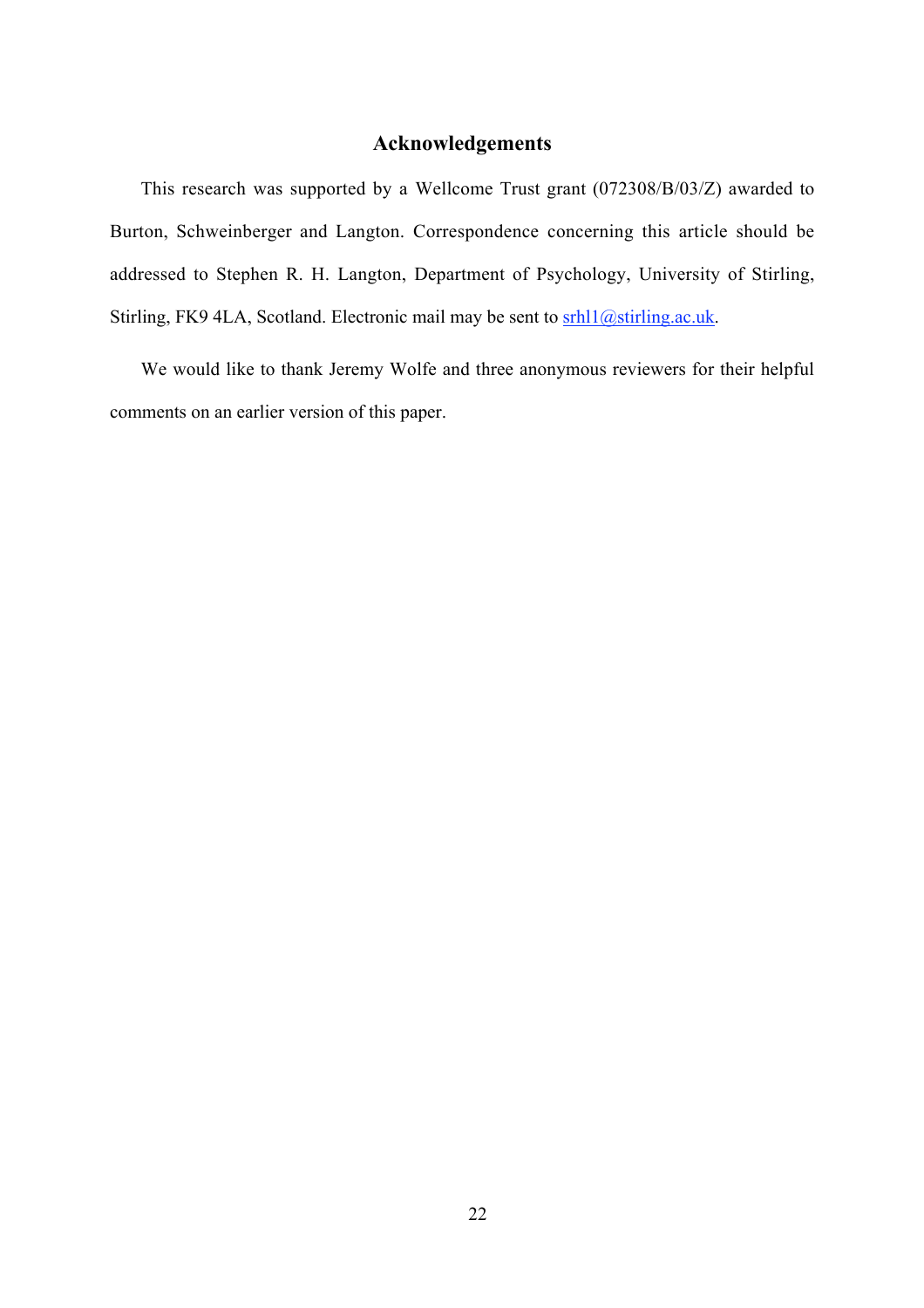### **Footnotes**

1. We have repeated this procedure in an experiment where the target category was fruit and again search time was significantly slower in face-present  $(M = 632 \text{ ms})$  versus face-absent arrays ( $M = 618$  ms;  $F(1, 21) = 6.80$ ,  $p < 0.05$ ). In an additional experiment with a slightly modified procedure, participants were asked to make a 2-choice decision about an item of footwear (sports shoe or work shoe) which always appeared in the arrays containing a mix of natural and man-made objects. Once again, search time was slower in face-present  $(M = 807)$ ms) versus face-absent arrays ( $M = 792$  ms) although the effect just failed to reach the conventional criterion for statistical significance  $(F(1, 22) = 3.35, p = 0.08)$ .

2. An ANOVA conducted on the target present RT data from Experiments 1a and 1b with orientation (upright vs. inverted) as a between-subjects factor and face (present vs. absent) as a within-subjects variable yielded the expected interaction between these factors,  $F(1, 34) =$ 10.73,  $p < 0.01$ . Follow-up analysis of this interaction showed that the inclusion of a face slowed RTs in upright arrays (520 ms vs. 540 ms;  $F(1, 34) = 19.01$ ,  $p < 0.01$ ), but had no effect when the arrays were inverted (618 ms vs. 619 ms;  $F(1, 34) = 0.048$ ). The ANOVA also confirmed that search time for inverted arrays  $(M = 619 \text{ ms})$  was significantly slower than for upright arrays ( $M = 530$  ms),  $F(1, 34) = 6.36$ ,  $p < 0.05$ .

3. A related explanation is that rather than capturing attention because they are grouped with target butterflies as animate objects, faces might represent a unique category in the arrays which otherwise contain items which could be grouped together as "natural objects". In other words it is uniqueness, rather than "faceness" per se, which captures attention. However, the finding, described above in footnote 1, that irrelevant faces also slowed RTs when participants searched arrays for shoe targets argues against this account. In this experiment the distracting objects were a mixture of natural objects (e.g., flowers, trees, fruit) and man-made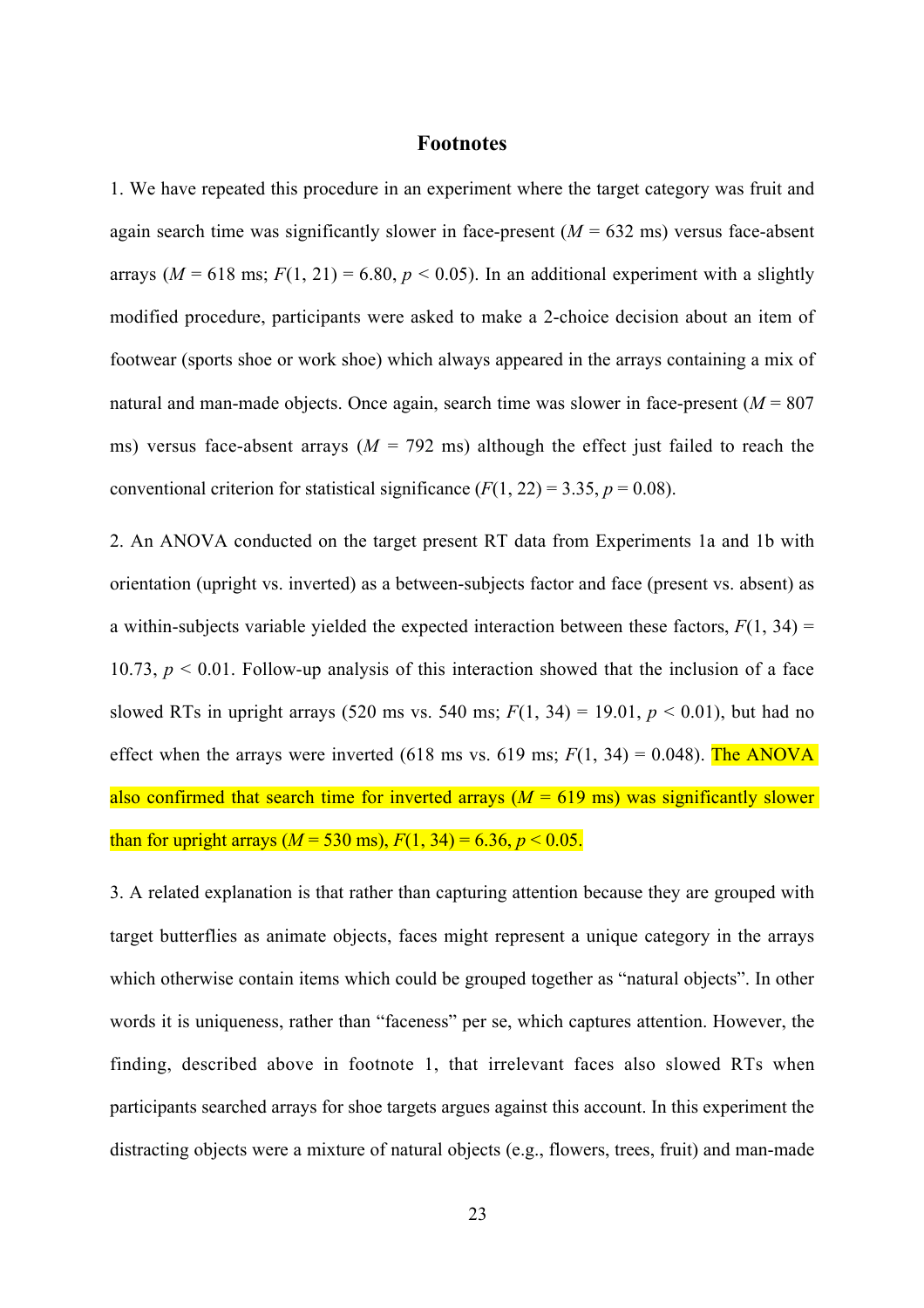items (e.g., musical instruments and houses) so that it is hard to see how a face could represent a unique category, other than by virtue of actually being a face.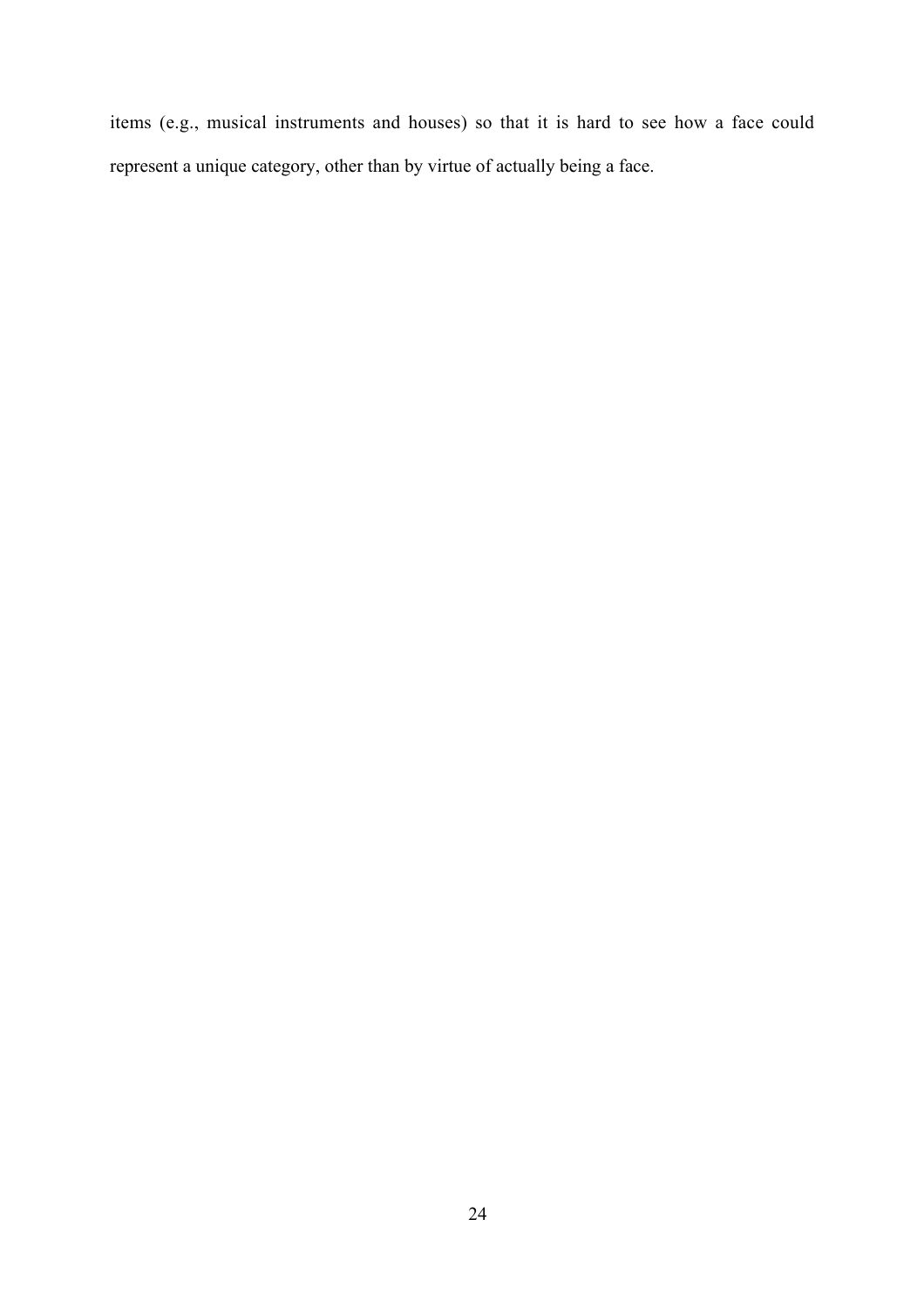# **Figure Legends**

Figure 1. Examples of face-present (left panel) and face-absent (right panel) stimulus arrays used in the experiments. The butterfly items acted as targets in Experiments 1a and 1b and the faces were targets in Experiment 2. The arrays were rotated through 180˚ to produce the inverted stimuli in Experiment 1b.